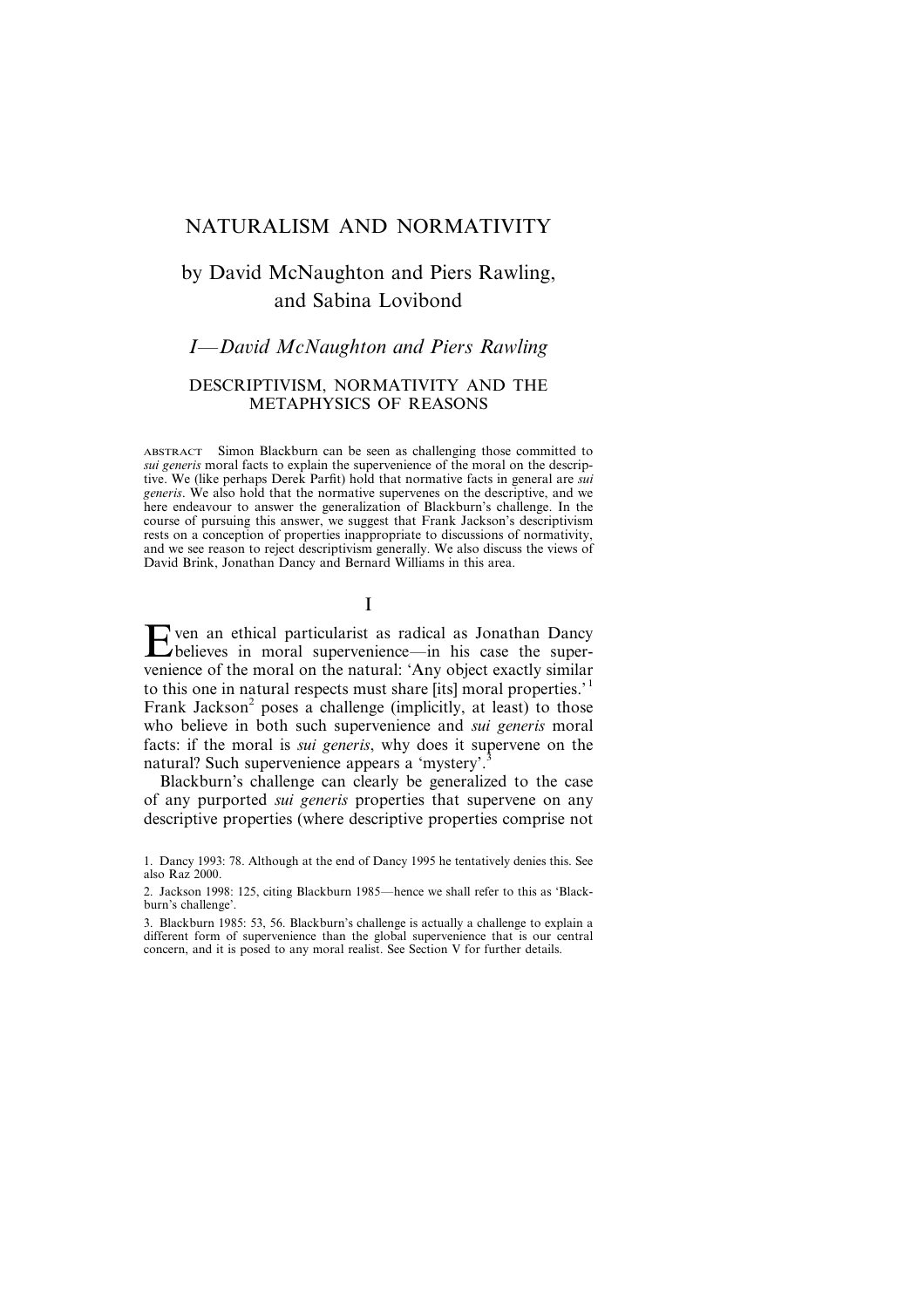only natural properties, but also, for instance, supernatural ones;4 and *sui generis* properties are non-descriptive). We hold a view not dissimilar to Derek Parfit's <sup>5</sup> according to which the fact that you have a practical reason to perform some action (or a theoretical reason to believe some proposition) is a *sui generis* normative fact.<sup>6</sup> And we also believe in the supervenience of the normative on the descriptive. But before giving our answer to Blackburn's challenge, we canvass alternative proposals.

#### II

Most obviously, one can evade Blackburn's challenge by denying that there are *sui generis* normative facts—either by denying that there are such facts or by denying that they are *sui generis*.

Richard Hare, Blackburn and other non-cognitivists take (roughly speaking) the former approach. Generalizing Hare's account from the moral to the full realm of reasons, for example, yields a view according to which all facts are descriptive, and normative language reflects our attachment of non-factual prescriptions to a descriptive base. Consider the claim that one has reason to conclude that *Q* from the pair of facts that *not P* and *P or Q*. The descriptive facts here are *Q*, *not P* and *P or Q*. There is no further fact that the latter pair provide a justification for concluding *Q*; there is (perhaps) merely something akin to the command 'Obey disjunctive syllogism!' Supervenience is 'explained' by claiming that prescriptive consistency just is simply a matter of prescribing similarly in similar descriptive circumstances.

One criticism of this view is that, by its lights, someone unfamiliar with our normative practices could discern them via their access to the descriptive facts: the normative patterns would be discernible from the descriptive perspective. But, as McDowell complains:

However long a list we give of items to which a supervening term applies, described in terms of the level supervened upon, there may

<sup>4.</sup> See, e.g., Brink 1989: 22.

<sup>5.</sup> Parfit 1997.

<sup>6.</sup> We largely take for granted here the descriptive/normative divide. The claim that one has a reason to act or believe we take to be a normative claim. One point at issue is whether it is also a descriptive claim that can be expressed in non-normative vocabulary.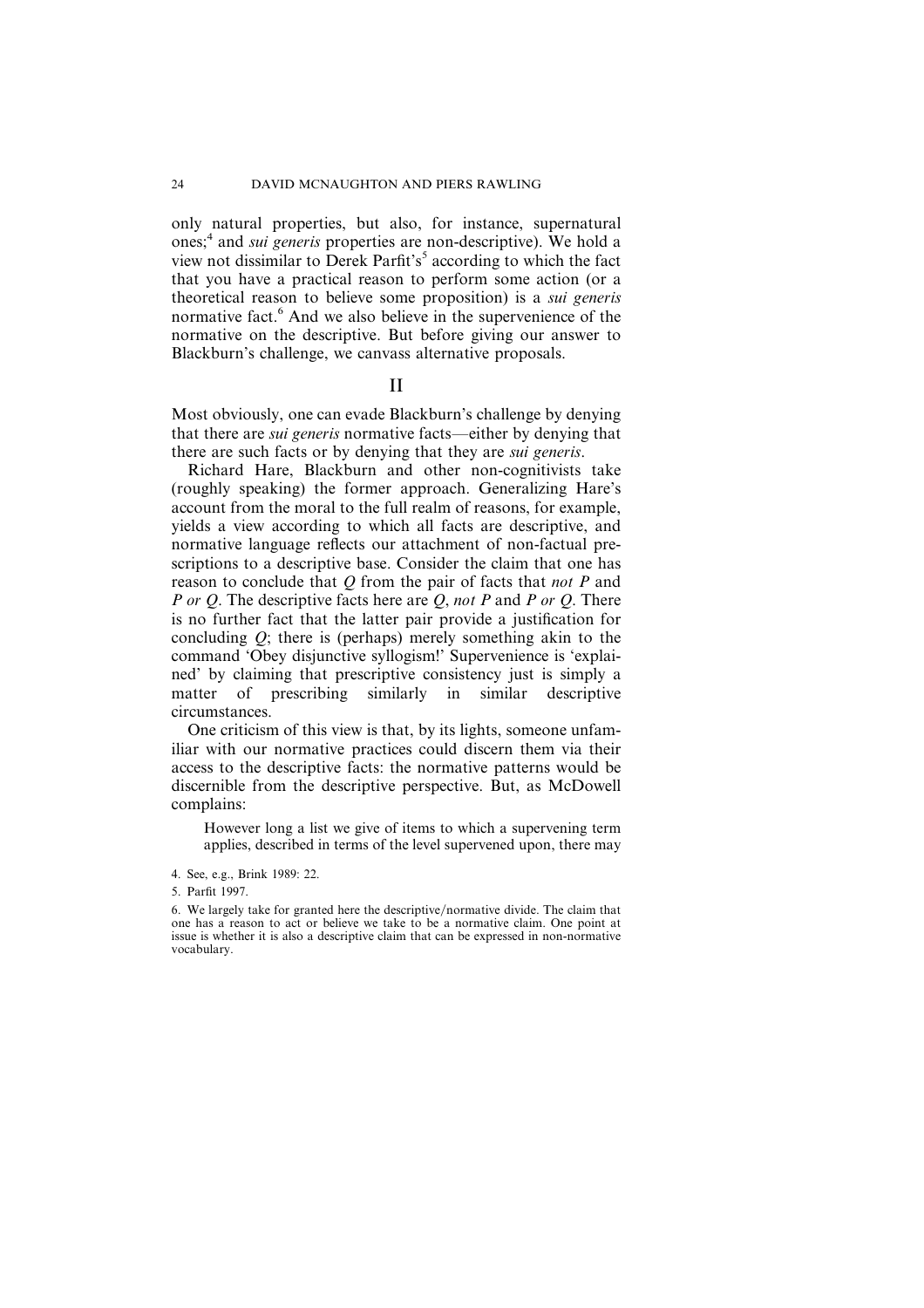be no way, expressible at the level supervened upon, of grouping just such items together. Hence there need be no possibility of mastering, in a way that would enable one to go on to new cases, a term that is to function at the level supervened upon, but is to group together exactly the items to which competent users would apply the supervening term. Understanding why just those things belong together may essentially require understanding the supervening term.<sup>7</sup>

This 'pattern problem' has, then, been wielded against Hare and other non-cognitivists. The defeat of non-cognitivism is not our current concern, however: we mention the pattern problem only to set it aside here (as we do non-cognitivism). Suppose the attack on pattern does defeat non-cognitivism, and establishes that there are normative facts. It would still not establish that these facts are *sui generis*. Perhaps normative properties are just descriptive properties. Jackson contends exactly this for the case of ethical properties (see below), but acknowledges that the claim that moral properties are identical with descriptive properties is consistent with the absence of pattern: 'Ethical language may be needed in practice' <sup>8</sup> because, from the descriptive perspective, the ethical might be infinitely disjunctive and patternless.<sup>9</sup>

Our interest here is the problem of normativity. Perhaps the relation between reasonhood and the descriptive perspective is akin to that between the property of being, say, a tin (can) opener and physics. The grouping of the multitude of possible tin openers makes no sense from the perspective of physics, which is devoid of the notion of purpose. Tin openers are physical objects but their grouping escapes physics. Similarly, reasons might be descriptive facts (although, we contend, the fact that they are reasons is not descriptive), but their grouping into reasons might make no sense from the descriptive perspective. However, even if this is not so—even if there is no pattern problem—the problem of normativity remains. We maintain (along with many others, such as Parfit 1997) that there are irreducibly normative facts; and this latter claim is independent of the pattern problem.

- 7. McDowell 1998: 202.
- 8. Jackson 1998: 124.

9. But see Jackson, Pettit, and Smith 2000 for an argument in favour of descriptive patterns in ethical discourse. See also McNaughton and Rawling 2000.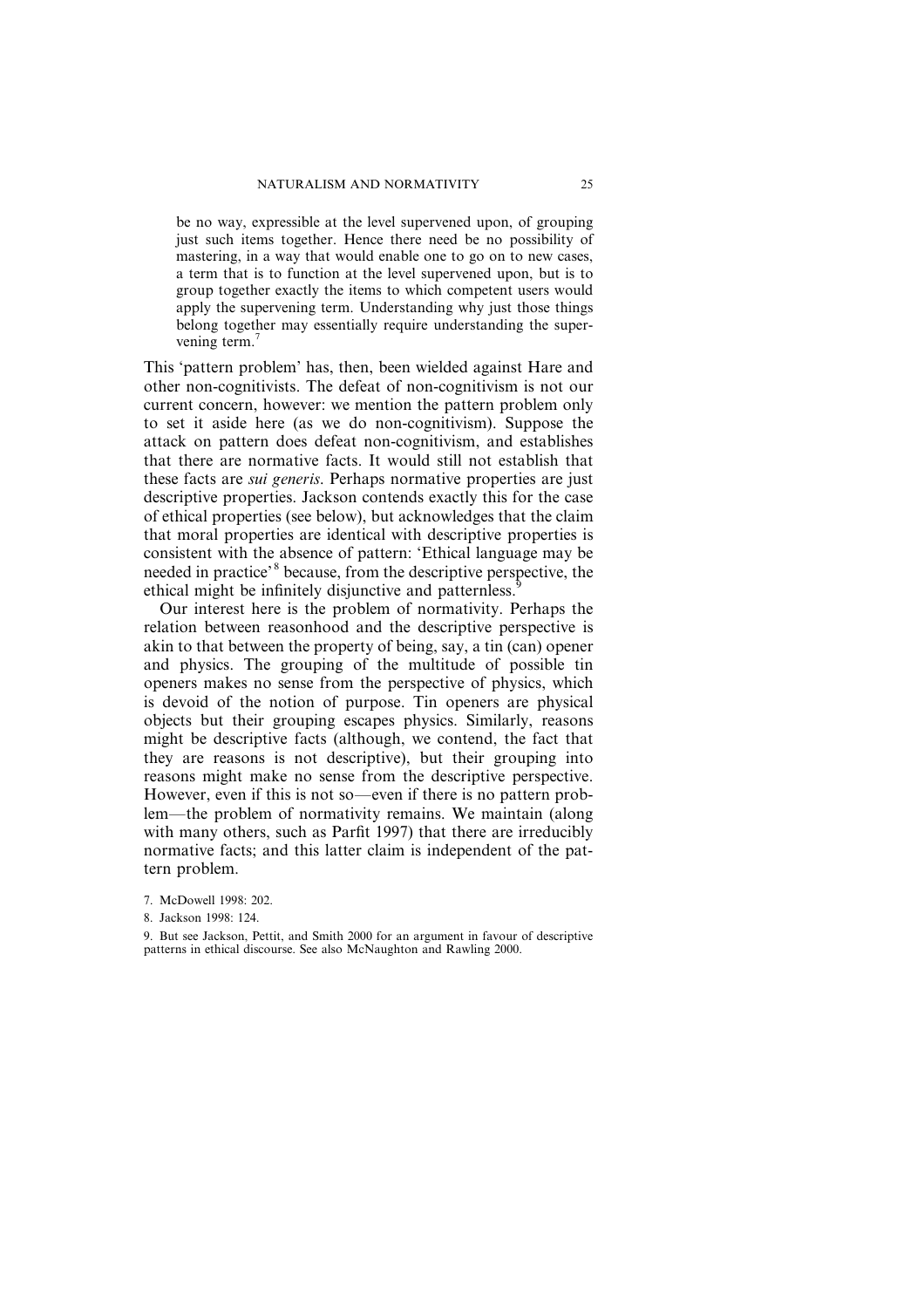Consider the following six propositions:

- (1) A has reason to  $\phi$ .
- (2) A's  $\phi$ -ing fits a certain purely descriptively specified role R.
- (3) A's  $\phi$ -ing increases the general happiness.
- (4) (1) if and only if (2).
- (5) (2) if and only if (3).
- (6) (1) if and only if (3).

Suppose that the pattern problem for practical reasons has a particularly simple solution in the form of (6). (We use (4), (5) and (6) for illustrative purposes only: we are not committed to any of them.) Following Parfit we can draw a tripartite distinction concerning (6)'s significance. (6)'s truth is consistent with each of the following three positions: (1) and (3) 'might mean the same, or report the same fact in two different ways, or report two very different facts'.<sup>10</sup> All three positions are forms of normative realism, but the first is 'analytically reductive', the second is 'nonanalytically reductive', and the third is 'non-reductive'.<sup>11</sup>

Roughly speaking, (4) expresses a generalization to practical reasons as a whole of Jackson's 'moral functionalism'.<sup>12</sup> And, by analogy with this view, we shall suppose that (4) is something we would arrive at via *a priori* analysis. (5), on the other hand, might be contingent *a posteriori* (we shall suppose it is). (6), which is entailed by (4) and (5), is *a posteriori*, but its modal status, and that of (4), remain open until we fix the interpretation of (4).

If (4) is 'read as a piece of reference-fixing'<sup>13</sup> (call this view 'RF'), then (4) is contingent and (6) is necessary: when we look for reasonhood in a non-actual world, w, we locate there whatever it is 'that fills the [reason] role [R] in the *actual* world<sup>'14</sup> i.e., increasing the general happiness. Thus (6) holds in all worlds, but (4) does not (what fills the reason role R in w might not be that which increases the general happiness in w: (5) is contingent). If, on the other hand, (4) is read as 'giving the meaning of [reason] in the traditional sense' <sup>15</sup> (call this view 'MT'),

- 11. Ibid.: 108.
- 12. Jackson 1998: 140 ff.
- 13. Ibid.: 145.
- 14. Ibid.: 144.
- $15$  Ibid $\cdot$  143.

<sup>10.</sup> Parfit 1997: 109.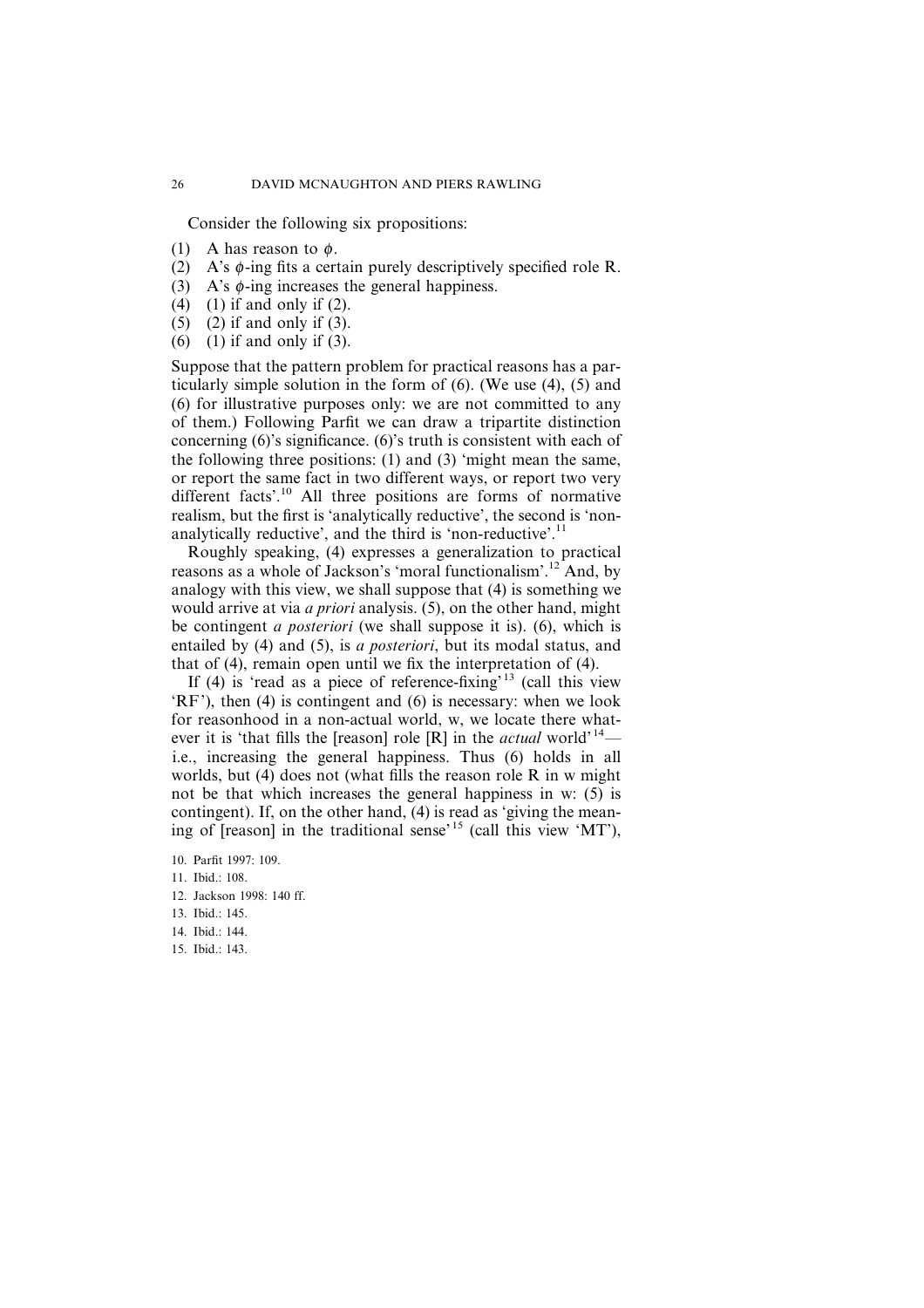then (4) is necessary and (6) is contingent: when we look for reasonhood in a non-actual world, w, we locate there whatever it is that fills R in w (which, as just noted, might not be that which increases the general happiness in w).

On neither RF nor MT do (1) and (3) mean the same. But, to continue the analogy with Jackson's moral functionalism, both views are intended to be analytically reductive nonetheless, in the sense that, according to both, we can arrive via *a priori* analysis at the identification of the property of being a practical reason with the property of fitting a purely descriptively specified role: the fact that A has reason to  $\phi$  is identical with the fact that A's φ-ing fits a certain purely descriptively specified role, all that remains open is the location of the fitting. And both the identity and the location of the fitting are matters to be determined by *a priori* analysis.16 One of Jackson's disagreements with 'Cornell realists' (such as Brink 1989, whom we discuss below) is over the possibility of arriving at something like (4) by *a priori* analysis.17 Oversimplifying somewhat, the Cornell realists appeal to Moore's open question argument to challenge the *a priori* status of (4), and Jackson responds by pointing out that *a priori* entailments can be 'unobvious'—'We can make sense of doubting the result of the complex story that ... functionalism says leads from the descriptive to the [normative]. $18$ 

Our primary concern is with the issue of reduction, *a priori* or not. And, in line with Parfit's tripartite distinction above, one might ask: what of interpreting (4) as true but non-reductive? Why might it not be the case that (4) holds, and yet (1) and (2) report very different facts? This is not ruled out by any part of Jackson's view that we have mentioned so far. Rather, it is Jackson's view of properties that drives his reductionism.

## III

According to Jackson,<sup>19</sup> a descriptive term is (roughly) one that 'belong[s] to the ''is'' side of the famous ''is-ought'' debate'. (He  $acknowledges<sup>20</sup>$  that the divide between ethical and descriptive

- 18. Ibid.: 151; see also Parfit 1997: 121.
- 19. Ibid.: 113.
- 20. Ibid.: 120.

<sup>16.</sup> See Jackson 1998: 144.

<sup>17.</sup> Ibid.: 144ff.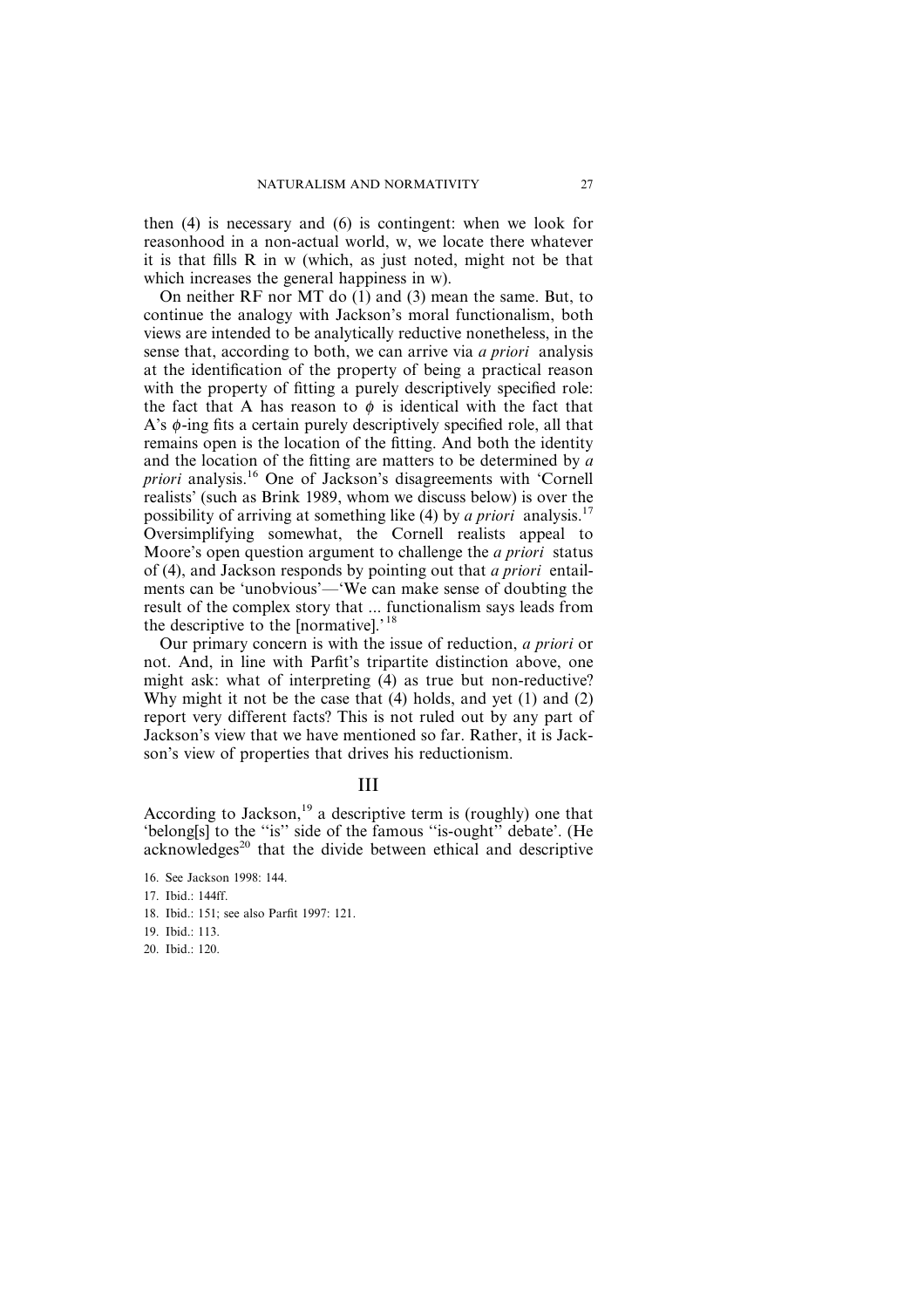vocabulary may not be sharp; we leave aside such complications here.) Granting that we also have a grip on what constitutes ethical vocabulary, we can understand Jackson's statement of the *a priori* unrestricted global<sup>21</sup> supervenience of the ethical on the descriptive:

(S) For all [possible worlds] w and  $w^*$ , if w and  $w^*$  are exactly alike descriptively, then they are exactly alike ethically.<sup>22</sup>

From this Jackson argues for descriptivism: the view that ethical properties are descriptive properties.<sup>23</sup> Let 'x is  $D_i$ ' contain only descriptive vocabulary and fully describe act x and its world wi. Suppose x is morally right in  $w_i$ . Then, by (S) conjoined with the principle that 'any act descriptively the same as a right worldmate is right,<sup>24</sup> 'x is  $D_i$ ' entails 'x is right'. Now run through all the right acts in logical space, and disjoin the relevant descriptions to yield an infinite disjunction: 'x is  $D_i$  or  $D_i$  or  $D_k$  or ...' abbreviate this as 'x is D'. By the reasoning just given, 'x is D' entails 'x is right', and since we have run through all the right acts in logical space, 'x is right' entails 'x is  $D^{25}$ . Jackson contends that the account of properties germane here is one according to which necessarily co-extensive properties are 'one and the same property'.<sup>26</sup> We can think of a property in Jackson's sense, then, as 'the set of all its instances throughout the [possible] worlds',<sup>27</sup> and we can conclude that the property of being right is the descriptive property of being D. More generally, we can conclude that all normative (substitute 'normatively' for 'ethically' in (S)) properties are descriptive properties.

Given that D is infinite, Jackson acknowledges that 'ethical language may be needed in practice to capture the similarities

- 23. Jackson 1998: 122–123; 2001b: 655.
- 24. Jackson 2001b: 655.
- 25. See also Kim 1993: 70–78, 151–155, 169–171.
- 26. Jackson 1998: 126.
- 27. Lewis 1986: 55.

<sup>21.</sup> See also Jaegwon Kim 1993, e.g.: 68. There Kim notes (note 21) that he (Kim) borrows the term 'global supervenience' from Paul Teller 1986.

<sup>22.</sup> Jackson 1998: 119; 2001b: 654. Note that (S) permits talk both of ethical facts supervening upon descriptive facts, and ethical properties supervening upon descriptive properties—two worlds are alike, say, descriptively if and only if they contain the same entities bearing the same descriptive properties. Where unimportant, we shall be fairly lax about the distinction between fact and property supervenience. See also Kim 1993: 55, 69–70, 154.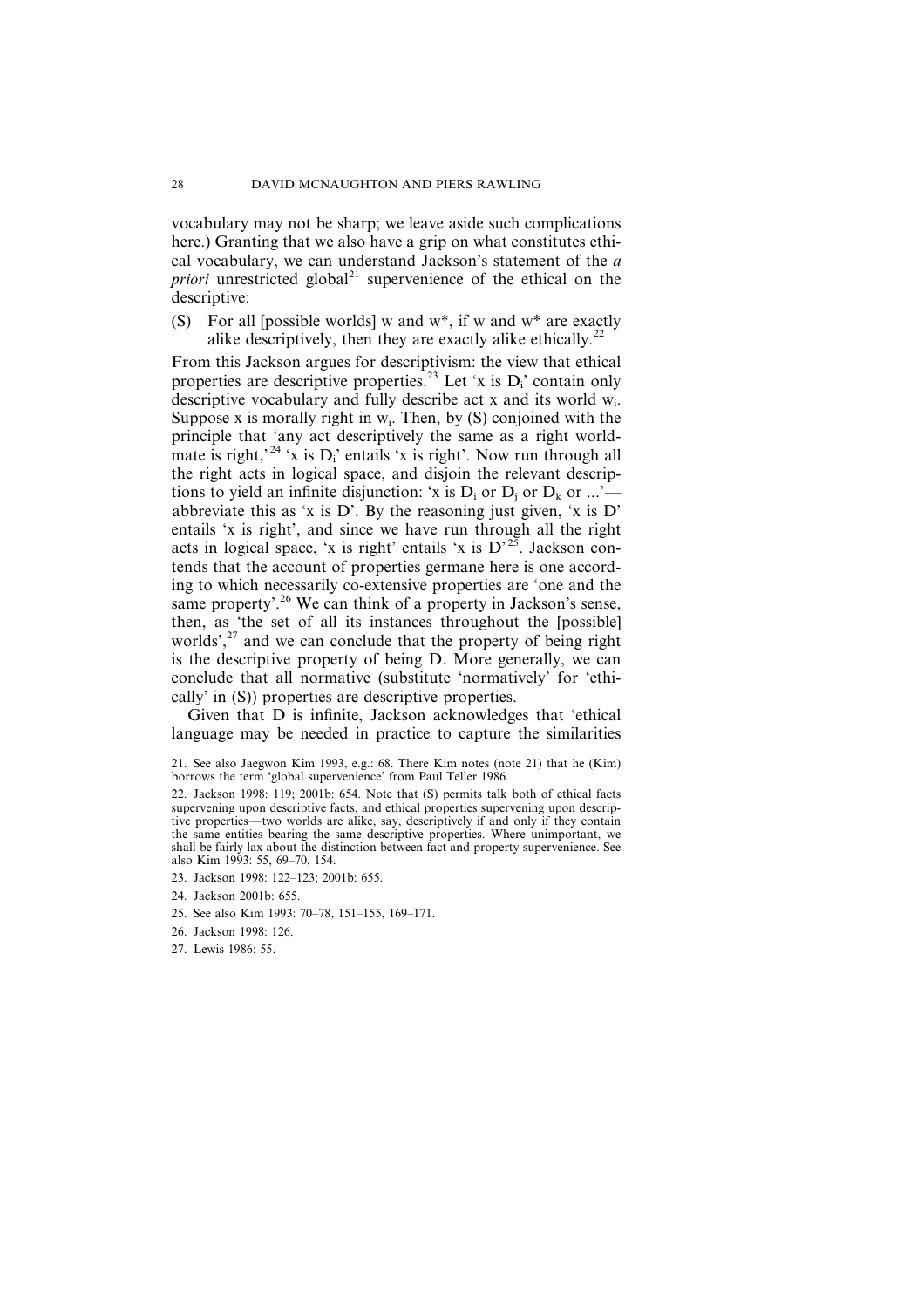among the various descriptive ways that ... constitute ethical nature,<sup>28</sup> but, he continues:

Ethical properties are, nevertheless, possibly infinite disjunctive descriptive properties—there is nothing more 'there' other than the relevant similarities among those descriptive ways. There is no 'extra' feature that the ethical terms are fastening onto, and we could in principle say it all in descriptive language (counting talk of similarities, including similarities made salient through a relation to we who use the ethical terms, as descriptive, of course). $29$ 

If this picture is correct, Jackson claims, we have met Blackburn's demand for 'an explanation of the supervenience of the ethical on the descriptive ... It is an implicit part of our understanding of ethical terms and sentences that they serve to mark distinctions among the descriptive ways things are.' <sup>30</sup> The implicit claim here is that those who contend that normative properties are *sui generis* cannot explain the supervenience of the normative on the descriptive: on their account, it seems, the supervenience is mysterious.

Naturalism is a form of descriptivism. According to Smith, '*Naturalistic* states of affairs ... are the subject matter of a natural or social science' <sup>31</sup> and 'Non-naturalists want to enrich our ontology with an extra property over and above those which earn their credentials in a natural or social science, neither constituted by nor analysable in terms of such properties.'<sup>32</sup> Questions arise here. Are we speaking only of contemporary science, for example? And leaving this question aside, it may not be trivial to formulate naturalism as an austere view: normative terms do appear in the sciences. $33$  If, however, an austere naturalism is formulatable as the claim that normative properties are natural properties, then there may be descriptivist non-naturalists. For

- 31. Smith 1994: 17.
- 32. Ibid.: 25.
- 33. But see Smith 1994, note 1 to Ch. 2: 203–4.

<sup>28.</sup> Jackson 1998: 124.

<sup>29.</sup> Ibid.: 124–125.

<sup>30.</sup> Ibid.: 125.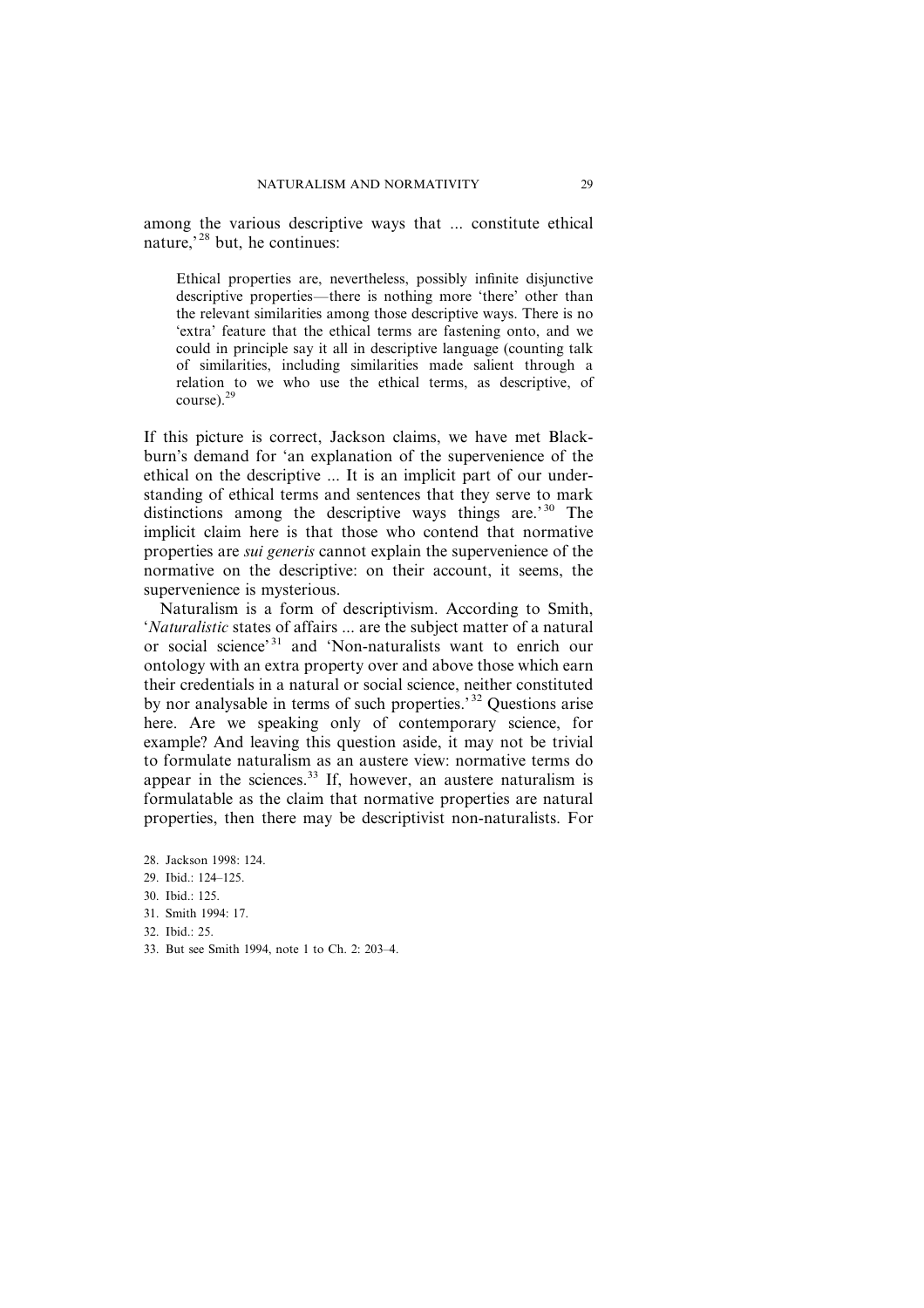example, given that the property of being God is not natural.<sup>34</sup> naturalism rules out divine command theory. But a divine command theorist might be a descriptivist: she might identify moral properties with the relevant properties of being divinely commanded, proscribed or permitted;<sup>35</sup> and these latter would appear to be descriptive properties by Jackson's criterion.

Given Jackson's account of properties (and we know of no comparably clear account in this literature: see the discussion of Brink and Dancy below), his descriptivism is hard to deny. The picture, we take it, is this. Each possible world is populated with entities such as objects, actions and (other) events. These entities are then grouped into various properties (a property being its set of instances across the worlds), and we can divide them into descriptive equivalence classes: two entities belong to the same descriptive equivalence class if and only if the same descriptive terms are true of them. By the global supervenience of the normative on the descriptive, no two elements of the same descriptive equivalence class differ normatively. Thus any normative property is a union of descriptive equivalence classes—and this is all that Jackson's descriptivism amounts to. In order to deny it, it seems that one must deny global supervenience (which we do not) and maintain that there are two elements of the same descriptive equivalence class that differ in normative terms.

However, there is another route to its denial. Jackson's descriptivism rests not only on (S), but also on the view of properties as the sets of their instances. And this notion of a property we see as inappropriate for discussions of normativity. Furthermore our reason for rejecting this view of properties in this context gives us, we think, one reason to reject reductive descriptivism generally.

## IV

For present purposes, we can agree that reasons are descriptive facts.36 What is always a *sui generis* normative fact, we maintain,

34. We are not sure of this. Witches are not natural, but the property of being a witch is not ruled out as a subject of scientific study. Perhaps the same applies to the property of being God.

35. See Brink, 1989: 22, 156.

36. We leave aside here the issue of whether reasons themselves might be normative. For example, that  $\phi$ -ing would in part atone for my colleague's failure in his duty (Eve Garrard's suggestion), or would be the just thing to do, might seem to be reasons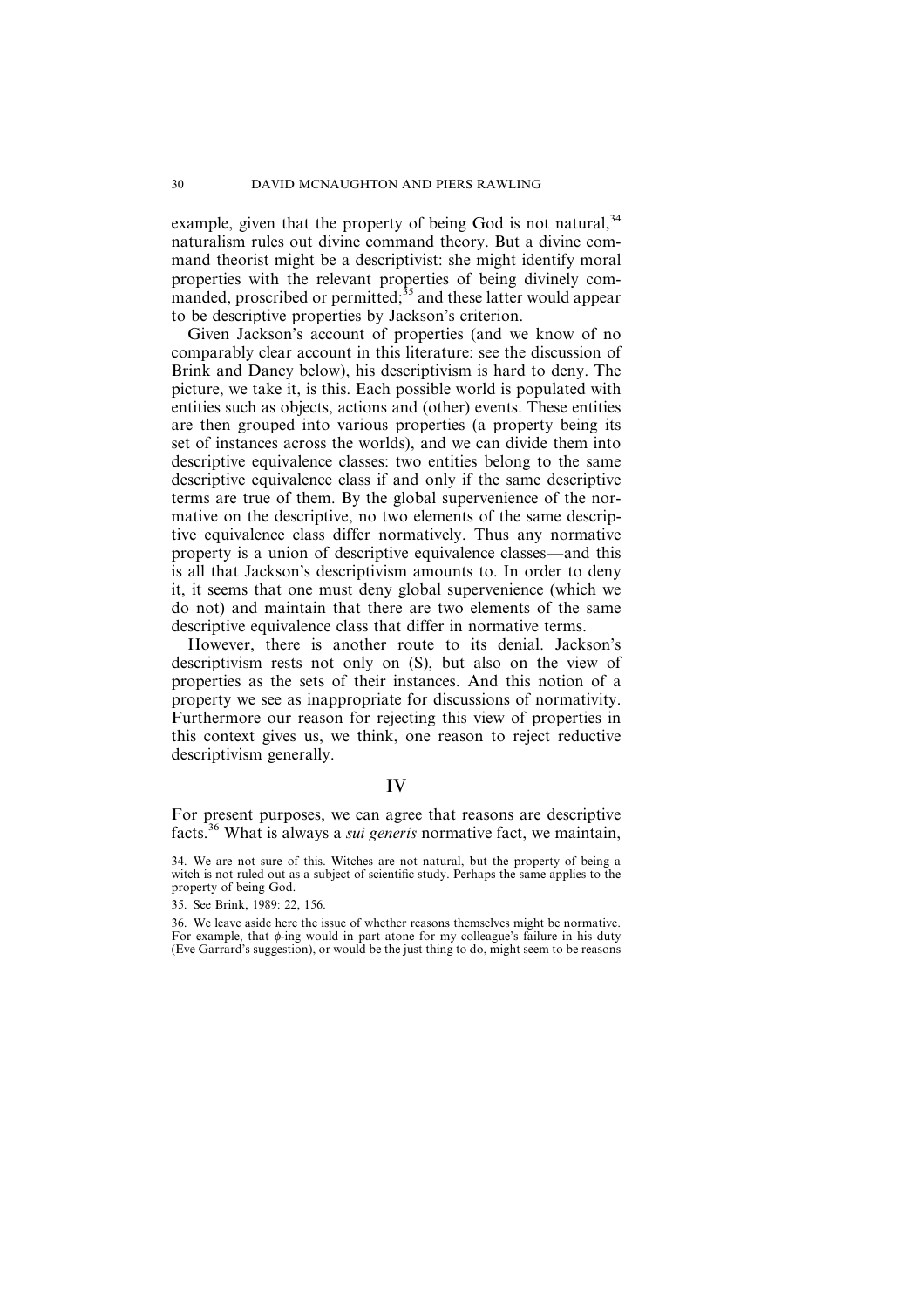is the further fact, on the occasions when there is one, that some fact is a reason.<sup>37</sup> Suppose it is a fact that

(E) A would enjoy fell-walking.

Then there is a further fact: the fact that

(F) (E) gives A a reason to fell-walk.

It is (F) that is a normative fact. Someone who insists that all reasons are descriptive facts might yet be committed to *sui generis* normative facts, as, indeed, might someone who insists that all reasons are natural facts. Consider, for instance, Smith's remark that his 'analysis will allow us to square our moral talk with a broader naturalism ... because it will tell us that our moral concepts, like rightness, are themselves concepts of reasons for action, *reasons that can in turn be identified with natural features of our circumstances*.' <sup>38</sup> One could agree that reasons are 'natural features of our circumstances'—that, say, A would enjoy fellwalking is one such—whilst denying that the following feature of A's circumstances is natural (or descriptive): that A would enjoy fell-walking is a reason for her to walk the fells.<sup>39</sup>

There is room to reject Jackson's descriptivism because of its view of properties as the sets of their instances across worlds. As Lewis notes,<sup>40</sup> some find this view objectionable because it has the consequence that, for example, triangularity and trilaterality are the same property (as are, by Gödel's completeness theorem, the properties of being syntactically and semantically valid arguments in first order logic). Lewis himself is fairly eclectic about the conception of a property: 'Don't we want to say that [triangularity and trilaterality] are two different properties? Sometimes

38. Smith 1994: 58 (our emphasis).

39. Note that the non-naturalist need not be committed to the existence of nonnatural entities in the sense of non-natural beings, objects, acts or (other) events. But, as we have seen in discussing divine command theory, she could be, and remain a descriptivist in Jackson's sense.

40. Lewis 1986, p. 55.

to  $\phi$ . Our current (tentative) line is to suggest that, wherever there are reasons, there are basic reasons that are descriptive: in the case of my colleague's failure, for instance, the basic reason for me to atone might be the circumstance that constituted his failure and the fact that he is my colleague.

<sup>37.</sup> Cf. Parfit 1997: 124.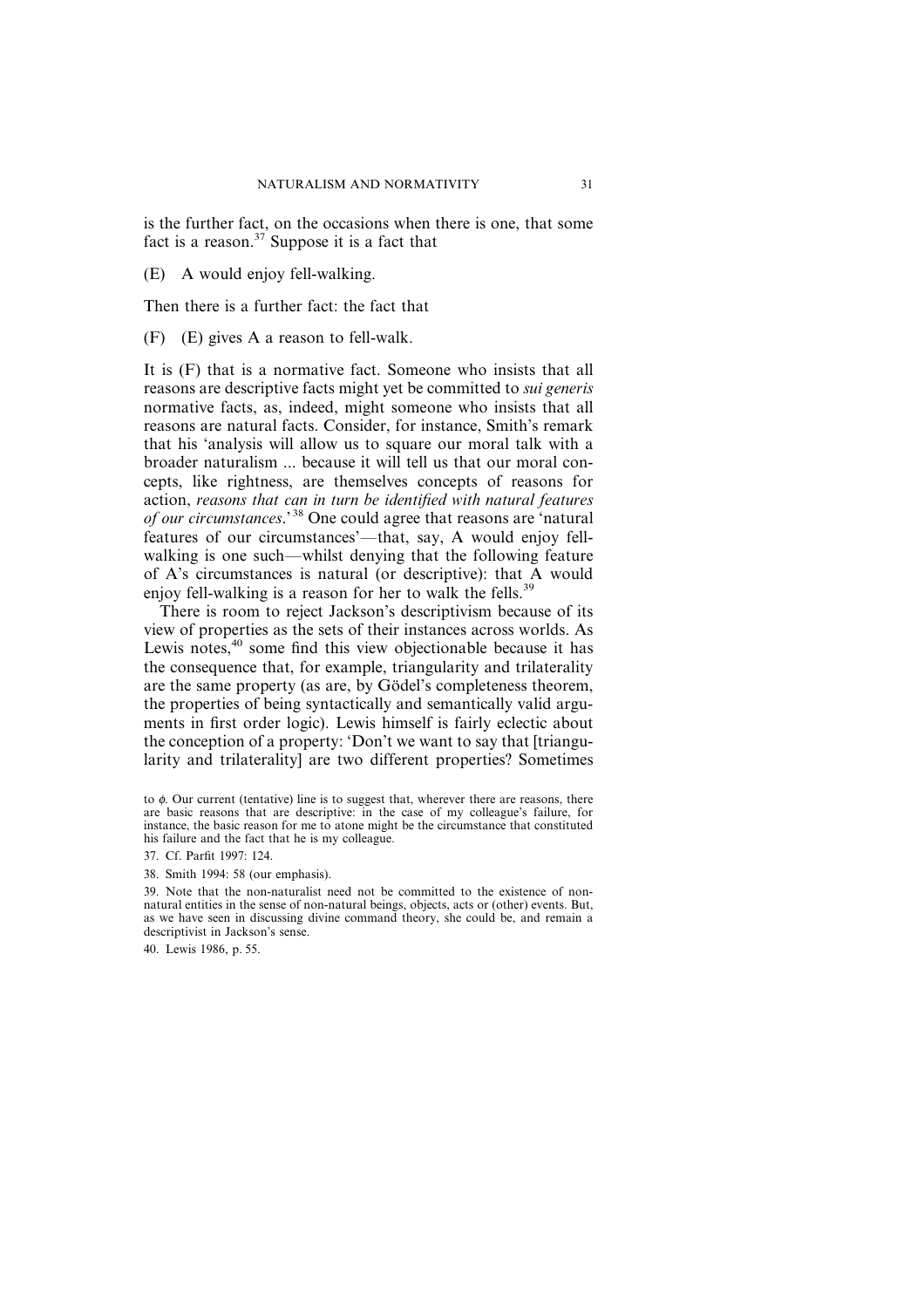we do, sometimes we don't.'<sup>41</sup> Our view is that in the arena of normativity we have good reason not to view properties as their sets of instances.

We have spoken of normative facts of the form:

Circumstance C is a reason for A to  $\phi$ .

We deny, whereas Jackson contends, that this is also a descriptive fact (the pattern problem is irrelevant to this disagreement—see below). And we can answer Blackburn's challenge to explain supervenience.

Our dispute with Jackson can be brought out by putting matters in terms of properties in his sense. On his picture, reasonhood can be thought of as a set of ordered triples across possible worlds:  $\langle C, A, \phi \rangle$  is an element of reasonhood just in case circumstance C is a reason for A to  $\phi$ . The property of redness does not vary from world to world because, although the set of red objects in world w is not identical to the set of red objects in w\*, the set of red objects across all the worlds is fixed. Similarly, although what A has reason to do in w might differ from what she (or her counterpart, perhaps) has reason to do in w\*, reason*hood* is fixed across the worlds.

Now suppose, for the sake of illustration, that the pattern problem has the simple solution RF, suggested above—suppose, that is, that necessarily C is a reason for A to  $\phi$  just in case A's φ-ing in C increases happiness, so that, across all the possible worlds:

(7)  $\{(C, A, \phi): C \text{ is a reason for } A \text{ to } \phi\} =$  $\{ \langle C, A, \phi \rangle : A$ 's  $\phi$ -ing in C increases happiness $\}.$ 

For Jackson, this equality would indicate that we have only one property here. Or suppose MT, which yields the trans-world:

(8)  $\{(C, A, \phi) : C \text{ is a reason for } A \text{ to } \phi\} =$  $\{ \langle C, A, \phi \rangle : A \$  s  $\phi$ -ing in C fits R  $\}.$ 

Again, for Jackson, there is only one property here.

But it seems that, granting (7), if C is a reason for A to  $\phi$  this is *because* A's φ-ing in C would increase happiness. Suppose the situation is such that Anne's reading to Betty would please both

41. Ibid.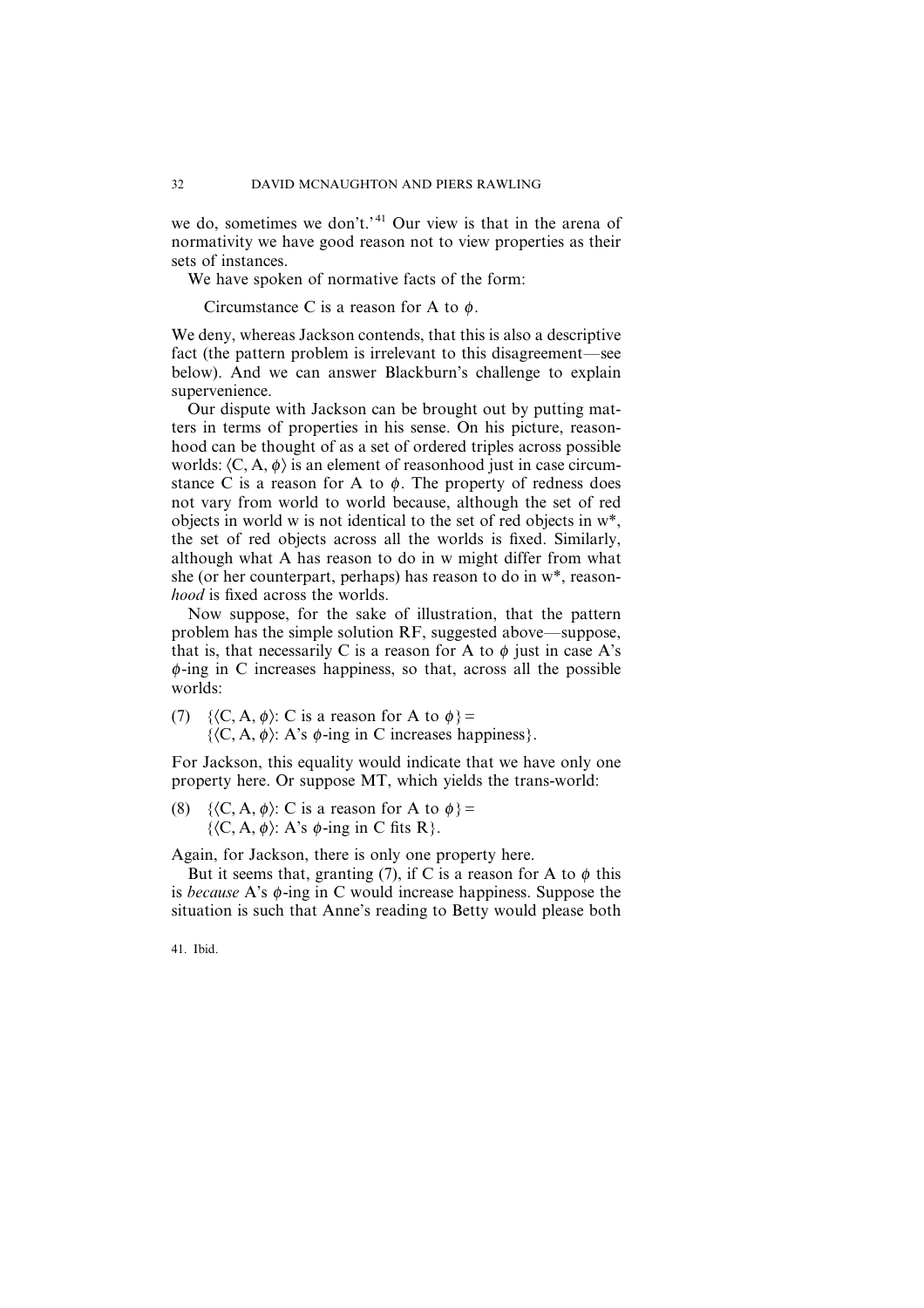and is otherwise anodyne (i.e., does not decrease happiness elsewhere), then Anne has reason to read to Betty because of this. Or, granting (8), if C is a reason for A to φ this is *because* A's φ-ing in C would fit R. And if one property holds because of another, it would seem that, equations such as (7) and (8) notwithstanding, they are not the same property, at least on one relevant conception (cf. Plato's *Euthyphro*).

We deny, then, that equations such as (7) or (8) furnish property reduction. And, we contend, whatever putative identities the reductive descriptivist sends our way will fall prey to the same complaint: at best, the relevant normative property will hold because of, and thus be distinct from, the descriptive. Thus we have reason to reject descriptivism generally, if descriptivism is the claim that each normative property is identical with some descriptive property. (Brink 1989 sees his own view as naturalist, but proposes that moral properties may be constituted by, rather than identical with, natural properties: we discuss his view in Section VII.)

How do we answer Blackburn's challenge to explain supervenience? There are two cases. For those not of a particularist bent, there are fundamental normative principles concerning what is a practical reason for what, and these principles do not vary from possible world to possible world. Thus they cannot disrupt global supervenience. Other normative facts can vary from world to world, but never in the absence of descriptive variation. We have suggested that if A enjoys fell-walking, this is a reason to do it. Suppose this is true. Nevertheless perhaps there are possible circumstances under which the fact that A enjoys fell-walking is no reason to pursue it, or even counts against pursuing it (perhaps she enjoys fell-walking only because she believes that it destroys habitat). There is then debate over whether we can add factors to A's reason (e.g., she enjoys fell-walking *for its own sake*) so as to make it always favour fell-walking. But even if we cannot, any variation in the reason-giving force of enjoyment here is accompanied by descriptive variation. Of course, even keeping reason-giving force constant, what an agent has reason to do can change from world to world. But this is obviously consistent with global supervenience because her practical reasons are to be found among her descriptive circumstances to alter her reasons under the constraint of constant reasongiving force is to alter some of her descriptive circumstances.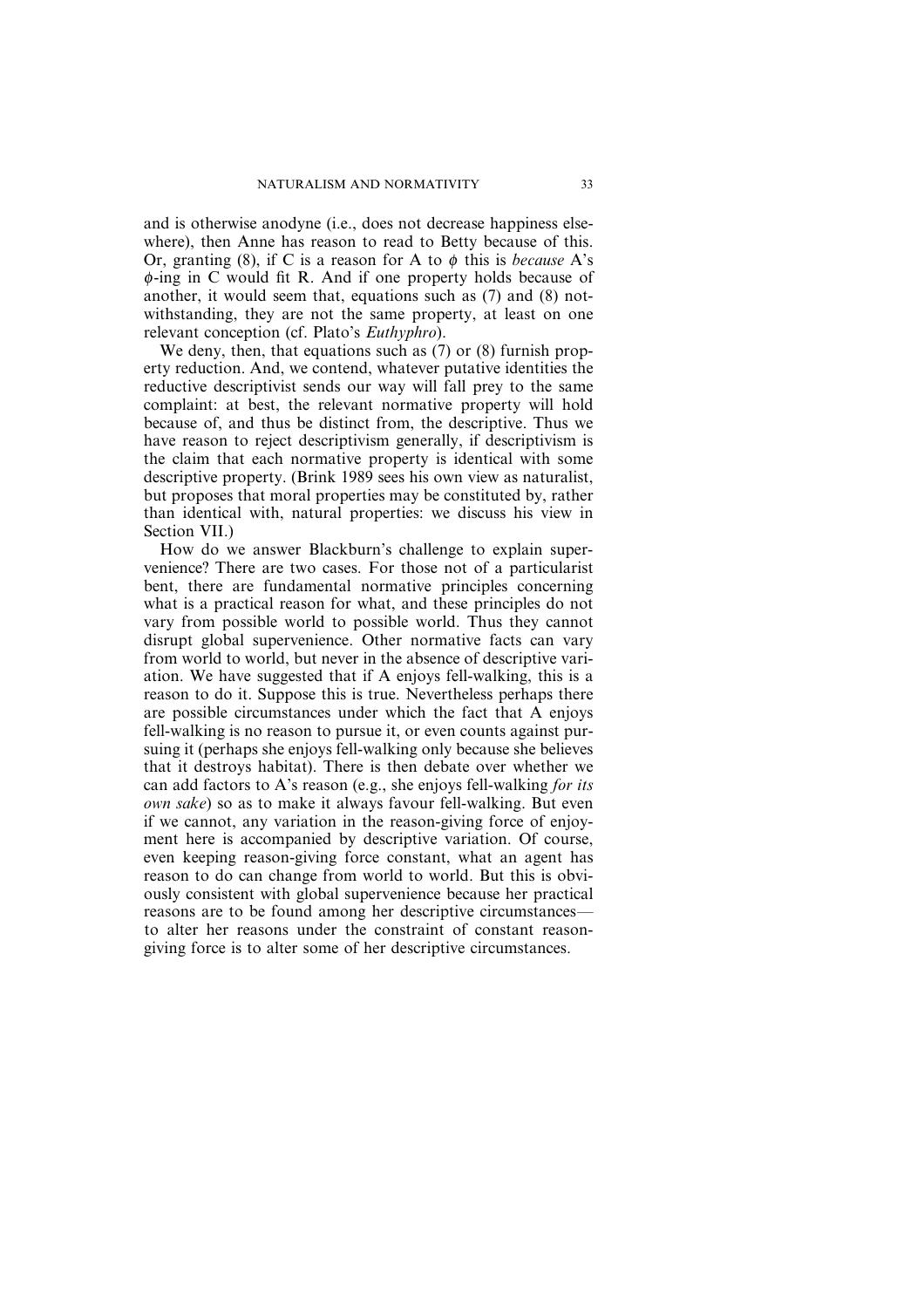Particularists deny that there are basic invariant practical principles.42 Nevertheless it remains the case that what one has reason to do can change only if descriptive circumstances change. Even if there are no modally invariant facts concerning what is a reason for what, all normative variation is still accompanied by a change in descriptive circumstance—if, say, enjoyment is a reason here but not there, there must be a descriptive difference between here and there. In line with our earlier remarks about the pattern problem, particularism is, as it were, orthogonal to the issue of global supervenience.

Supervenience also holds in the case of theoretical reason: what one has theoretical reason to conclude varies only with descriptive variation. If the quarry went left or right, but did not go left, one has reason to conclude that it went right. And this cannot be shaken without descriptive change. (In this case all that can be shaken are the reasons—we have a theoretical analogue of a basic invariant practical principle: its going left or right, but not right, is reason to conclude that it went left.)

Theoretical reasonhood is also irreducibly normative. Although your reason for concluding that the quarry went left the fact that it went left or right, but did not go right—is descriptive, the fact that this is a reason to so conclude is irreducibly normative. You have reason to conclude that the quarry went left *because* it went left or right, but did not go right.

We introduce the theoretical here for two reasons. First, some authors see those who are committed to irreducible normativity in the practical sphere as 'incur[ring] an epistemological debt [that they] fail to [pay] in any plausible way'.<sup>43</sup> However, unless one is a reductive descriptivist about theoretical reason, a parallel debt would seem to be incurred in the theoretical realm—if we need a mysterious normative perceptual sense in the practical case then do we not need one in the case of apprehending the normative force of disjunctive syllogism? Furthermore, in our view, no particular excess debt is incurred in either case. Why is the epistemology of normative (and hence non-descriptive) propositions to the effect that we have reasons to act and believe any

42. See, e.g., Dancy 1993. 43. Smith 1994: 25.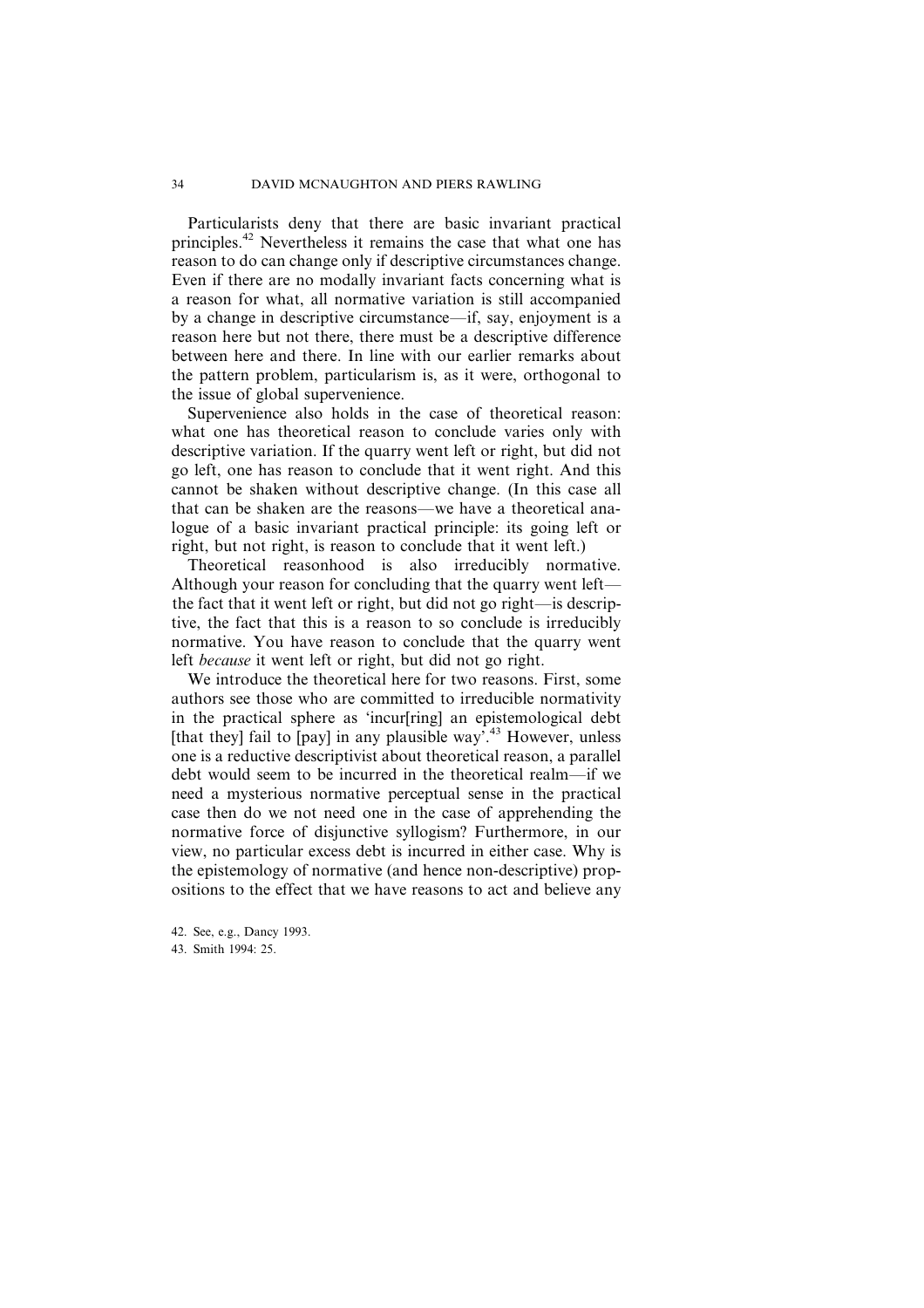more puzzling than (as opposed to being merely different to, in certain respects) the epistemology of descriptive propositions?

Second, some may worry about the fact that global supervenience bridges the gap between the descriptive and the practically normative without furnishing deductions (cf. Hume's complaint concerning the is-ought gap). But consider our simple deductive case: your reason for concluding that the quarry went left—the fact that it went left or right, but did not go right entails that the quarry went left. But there is no deducing from your reason alone that it itself is a reason so to conclude—i.e., there is no deduction from your reason to the validity of disjunctive syllogism. We are riding Lewis Carroll's tortoise. In the simple deductive case, then, the subvenient fact (your reason) does not yield the supervenient fact (the fact that it is a reason) as the conclusion of a deduction. So why should the practical case be held to a higher standard?<sup>44</sup>

In the remainder of this essay, we discuss Simon Blackburn's challenge in more detail, Bernard Williams's internalism about reasons (he might be a non-reductivist), $45$  David Brink's naturalism<sup>46</sup> (he is a Cornell realist who, despite his naturalism, resists identifying normative properties with natural properties), and Jonathan Dancy's 'token identity theory' of normative and descriptive properties.<sup>47</sup>

### $\overline{\mathbf{V}}$

We begin discussion of Blackburn's specific challenge<sup>48</sup> by giving Jaegwon Kim's formulations of 'weak' and 'strong' supervenience.<sup>49</sup> (We shall not here pursue the issue of the

45. Williams 1981, 1995a, 1995b.

- 47. Dancy 1993: 74, 78.
- 48. Blackburn 1985.
- 49. Kim 1993: 79–80.

<sup>44.</sup> There is an important disanalogy between the theoretical and practical cases. Although normativity governs both practical and theoretical reason, in the theoretical case the conclusion may be non-normative—e.g., that the quarry went left is a nonnormative proposition (as opposed to the proposition that there is reason to conclude that the quarry went left). The conclusion of a line of practical reasoning, by contrast, can only be expressed normatively—e.g., that A has reason to  $\phi$  is a normative proposition. (See also Smith, forthcoming). This disanalogy, however, does not affect our current point.

<sup>46.</sup> Brink 1989.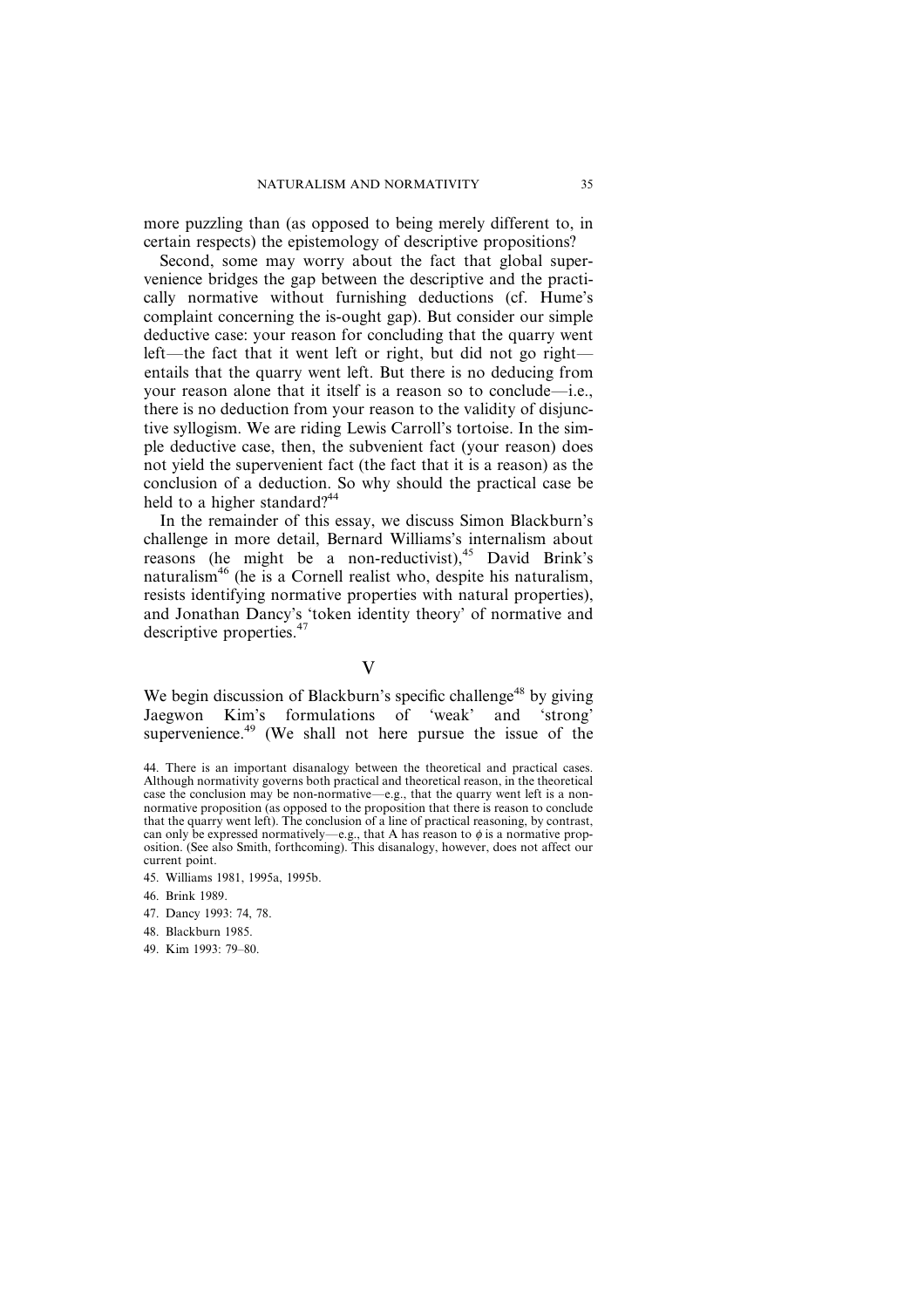relation between global supervenience and the trio of superveniences below.) $5\sqrt{0}$  Let A and B be two sets of properties closed under Boolean operations. A 'weakly' supervenes on B if and only if (where 'N' abbreviates 'necessarily'):

(W) N( $\forall x$ )( $\forall F \in A$ )[Fx $\supset$ ( $\exists G \in B$ )( $G x \& (\forall y) (G y \supset F y)$ )]

A 'strongly' supervenes on B if and only if:

 $(R) \quad N(\forall x)(\forall F \in A)[Fx \supset (\exists G \in B)(Gx \& N(\forall y)(Gy \supset Fy))]$ 

(R) captures Blackburn's '(?)' (1985: 50). But we have yet to capture Blackburn's '(S)' (1985: 49). This is accomplished by inserting a clause into (W) thus:

$$
\begin{array}{ll} (W+)&N(\forall x)(\forall F\!\in\! A)[Fx\!\supset\!(\exists G\!\in\! B)[(Gx\&\!(\forall y)(Gy\!\supset\! Fy))\&\\ &N[(\forall y)(Gy\!\supset\! Fy)\!\vee\!(\forall y)(Gy\!\supset\!\neg\! Fy)]]]\end{array}
$$

The additional clause bans 'mixed worlds'<sup>51</sup>—worlds in which some things are G and F and others are G but not F. It is these mixed worlds that 'are ruled out by the supervenience claim (S): they are precisely the kind of possible world which would falsify that claim'. <sup>52</sup> Where A is the set of ethical properties and B is the set of natural properties, Blackburn claims that (W+) is analytic—that 'it is constitutive of competence as a moralist to obey the constraint  $[(W+)]$ .' Furthermore, he claims, the 'realist [can furnish] no explanation at all of why [this is so]'.<sup>53</sup>

Assuming a univocal<sup>54</sup> interpretation of necessity across  $(R)$ and (W+), the former entails the latter. One strategy for the realist, then, is to establish and explain (R)'s analyticity. But Blackburn denies that (R) is analytic, because competent moralisers can 'come to different [moral] verdicts in the light of a complete set of natural facts'.<sup>55</sup> However, first, if this objection rules

50. See Kim 1993: 69, 82–85, 154, 169–171.

- 51. Blackburn 1985: 53, 56.
- 52. Ibid.: 53.
- 53. Ibid.: 56, 57.

55. Blackburn 1985: 56.

<sup>54.</sup> Blackburn exploits the notion that there are differing necessities, but does not countenance the possibility that there can be such a difference within a supervenience claim—cf. Kim 1993: 66.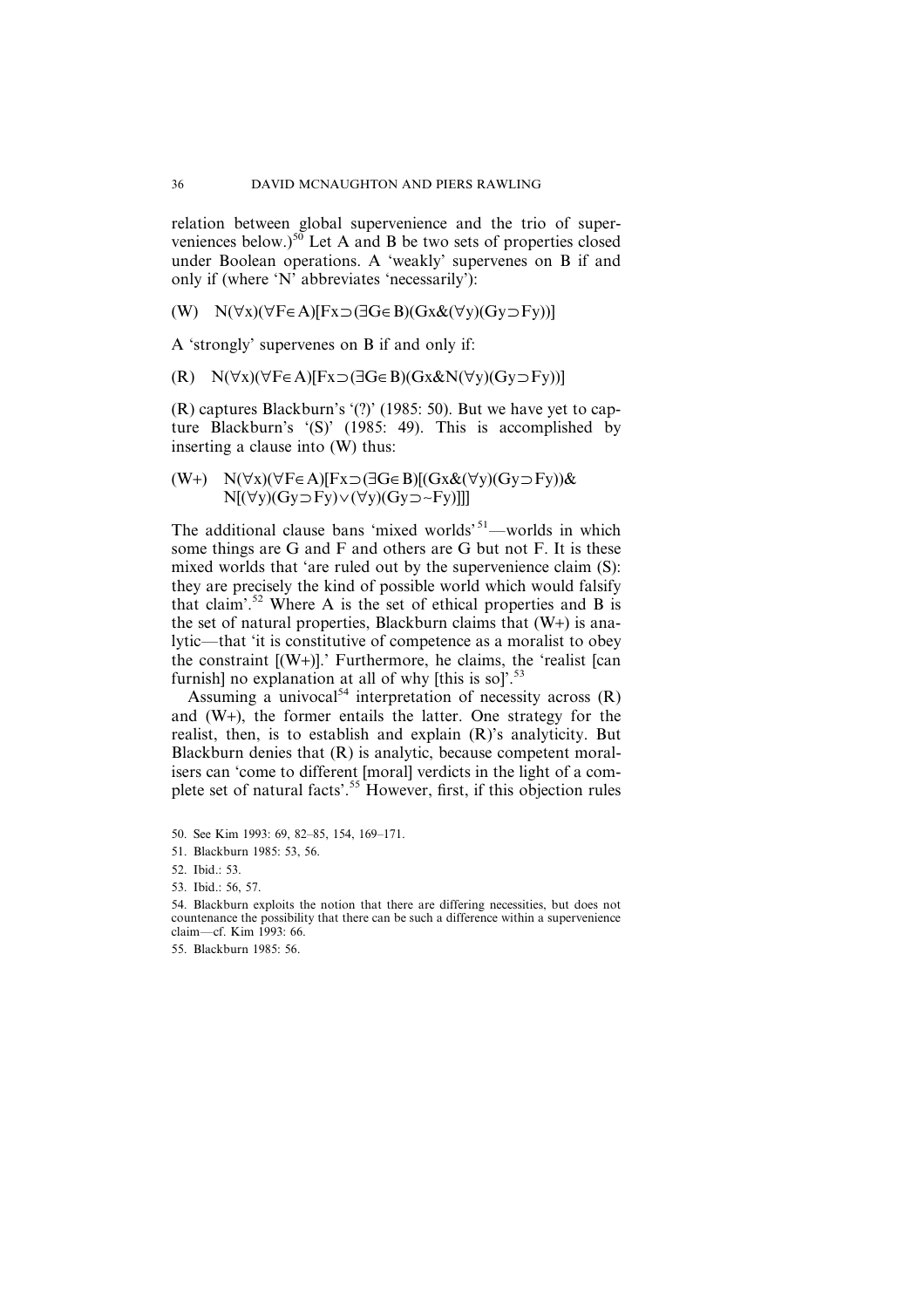out the analyticity of (R), why does it not also rule out the analyticity of (W+)? Second, and more importantly for us, as Blackburn seems to see,<sup>56</sup> (R) could be analytic without it being the case that competent moralisers agree on which particular G is accompanied by a given F. They might agree that, although they disagree over its identity, there is such a G and whatever that G is, it is necessarily accompanied by F.

Let A be the set of descriptive properties (we do not think that supernaturalism is analytically false), and B the set of normative properties. Let the entities be circumstances, which can have descriptive properties (such as being a circumstance in which A enjoys  $\phi$ -ing), and consider the normative property of being a circumstance that is a reason for A to  $\phi$ . If there is no upper limit to the amount of descriptive information that can be incorporated into a descriptive property, even the particularist will agree that  $(R)$  is analytically true—if by this it is meant that we can see (R)'s truth *a priori*. (R) follows from the fact that if A has reason to  $\phi$ , this is because of his descriptive circumstance. And if we build in sufficient detail (bearing in mind that there may be no upper bound on its amount) into the description, then in any circumstance fitting this description in any world, A has reason to  $\phi$ .

#### VI

Like Parfit we are not only 'non-reductive normative realists',<sup>57</sup> but we also believe that there are external reasons, in Williams's sense.<sup>58</sup>

On Williams's view, all reasons are internal, where an agent has an 'internal' reason to φ only if she would arrive at a motivation to φ were she to deliberate rationally from her current 'motivational set', S, where the latter has been corrected to eliminate false beliefs and include all relevant true beliefs.<sup>59</sup> (S includes not only ordinary desires, but also 'such things as dispositions of evaluation, patterns of emotional reaction, personal

58. Williams 1981, 1995a, 1995b.

<sup>56.</sup> Ibid.: 63–65.

<sup>57.</sup> Parfit 1997: 109.

<sup>59.</sup> Williams 1981: 102–103; 1995a: 36; see also Smith 1994:156 and Parfit 1997: 100.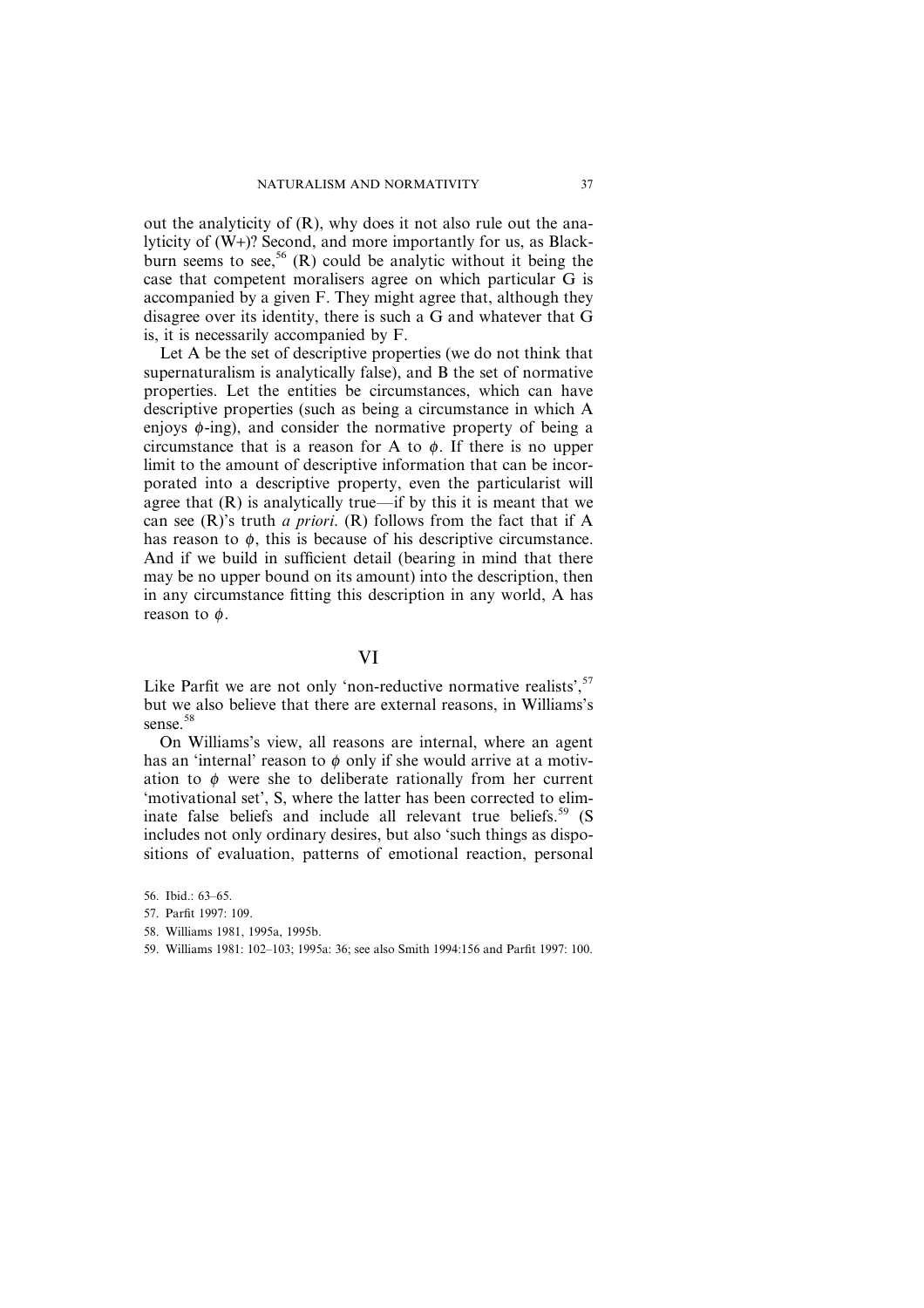loyalties, and various projects ... embodying commitments of the agent';<sup>60</sup> and reasons are not 'all-in':<sup>61</sup> one can have a reason to φ whilst having stronger reasons not to.)

We shall not argue here, however, that there are reasons that are not internal.<sup>62</sup> Rather, we wish to note that we might not disagree with Williams over the issue of reductionism. As Parfit points out, Williams rejects at least one form of analytical reductionism.<sup>63</sup> Williams agrees that an agent can arrive by correct deliberation at the belief that she has a reason to  $\phi$ . But he (sensibly) denies that this is to arrive by correct deliberation at the belief that if she deliberated correctly she would be motivated to  $\phi$ ; hence, he argues, 'A has reason to  $\phi$ ' is not equivalent to 'If A deliberated correctly, he would be motivated to  $\phi$ .<sup>64</sup>

Williams could perhaps maintain that despite their non-equivalence the two sentences report the same fact<sup>65</sup>—in which case, assuming that 'correctly' can be spelt out non-normatively, Williams would be a non-analytical reductionist. But if the sentences do not report the same fact, then by our lights he is on the right track vis-a`-vis the irreducibility of normativity.

#### VII

Brink offers no explicit positive account of what he considers properties to be<sup>66</sup> (although neither do we: see Section IX below). But some of what he does say of them, we find hard to comprehend.

He distinguishes two forms of ethical naturalism. Both maintain that 'moral facts are nothing more than familiar facts about the natural, including social, world.' <sup>67</sup> But whereas one form claims that 'moral facts and properties are identical with natural and social scientific facts and properties [the other claims merely

- 60. Williams 1981: 105.
- 61. Ibid.: 104.
- 62. See McNaughton and Rawling, forthcoming, for suggestions on that front.
- 63. Parfit 1997: 110, note 21.
- 64. Williams 1995b: 187–188.
- 65. cf. Parfit 1997: 123.
- 66. Brink 1989: 156 ff.
- 67. Ibid.: 156.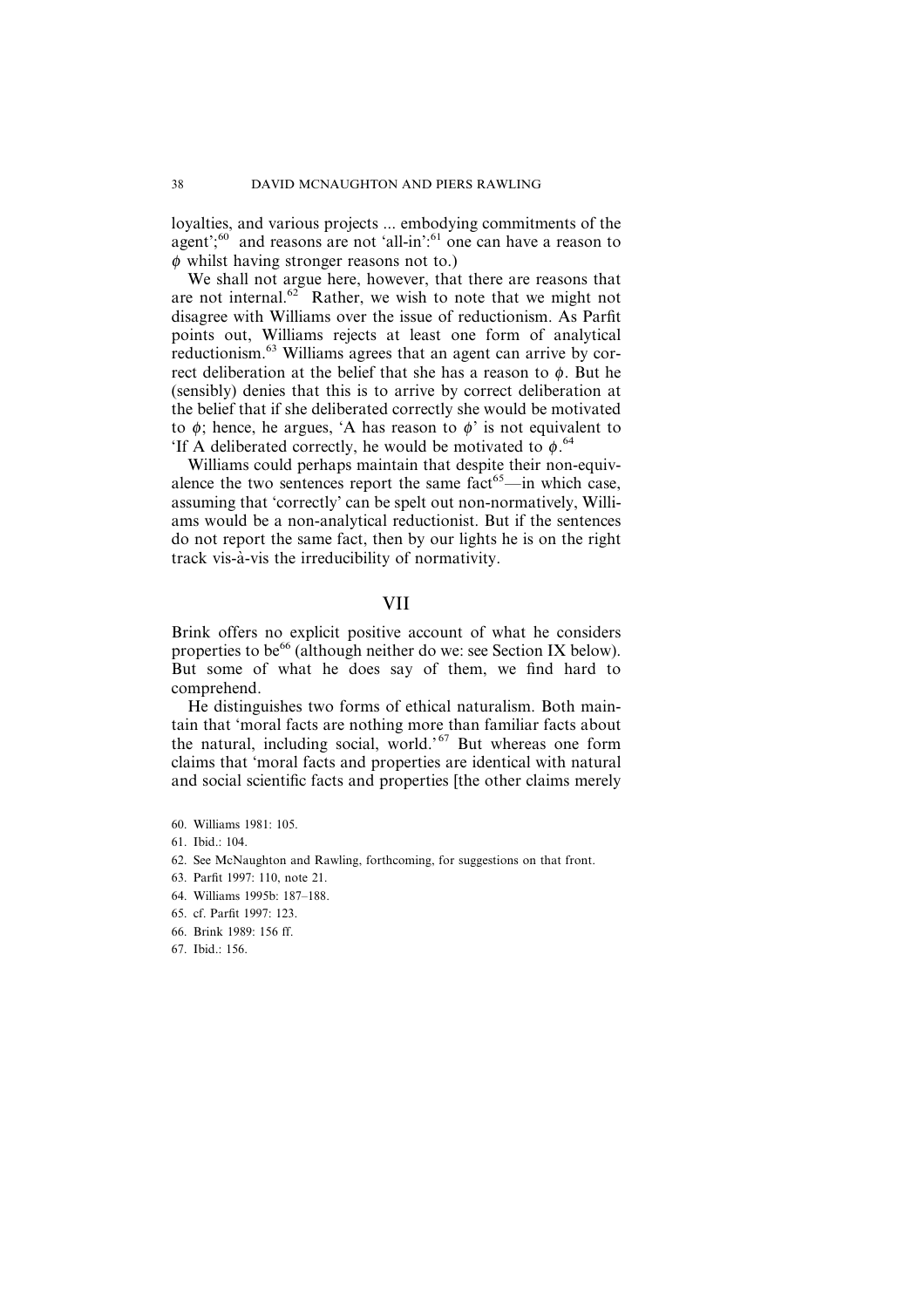that] moral facts and properties are constituted by, but not identical with, natural and social scientific facts and properties [where] identity implies constitution, but not vice versa.'<sup>68</sup>

Brink opts for constitution rather than identity naturalism because, among other things, he worries that if moral properties are identical with natural properties, then they are necessarily identical, and this rules out even the possibility of a certain form of ethical supernaturalism: there is no possible world in which moral facts and properties are identical with supernatural facts and properties.

One of Brink's models here is the distinction between identity and constitution claims regarding physical objects:

For example, a table is constituted by, but not identical with, a particular arrangement of microphysical particles, since the table could survive certain changes in its particles or their arrangement. Similarly, moral properties are constituted by, but not identical with, natural properties if, though actually constituted or realized by natural properties, moral properties can be or could have been realized by properties not studied by the natural or social sciences.<sup>69</sup>

It is the use of this model that we find hard to comprehend. We can (more-or-less) make sense of the idea of moving from world to world and re-identifying a table, or, indeed, identifying *instances* of a given property. But we cannot make sense of reidentifying a property *per se*: properties would seem to be transworld entities. It makes no sense to look, as it were, for an entire property in one world, and then try to re-identify it in some alternative world—unless, one might think, we opt for trope theory, with its tropes or 'abstract particulars'.<sup>70</sup>

But trope theory, at least in what Cynthia Macdonald describes as its 'classic' form, $71$  will not help:

According to the classic theory, universals or properties, and relations are bundles ... of *exactly similar or resembling* tropes. Individual tropes (e.g. all the rednesses of all the red things) which

- 70. See, e.g., Macdonald 1998: 333.
- 71. Due to D.C. Williams 1953.

<sup>68.</sup> Ibid.: 157.

<sup>69.</sup> Ibid.: 157–158.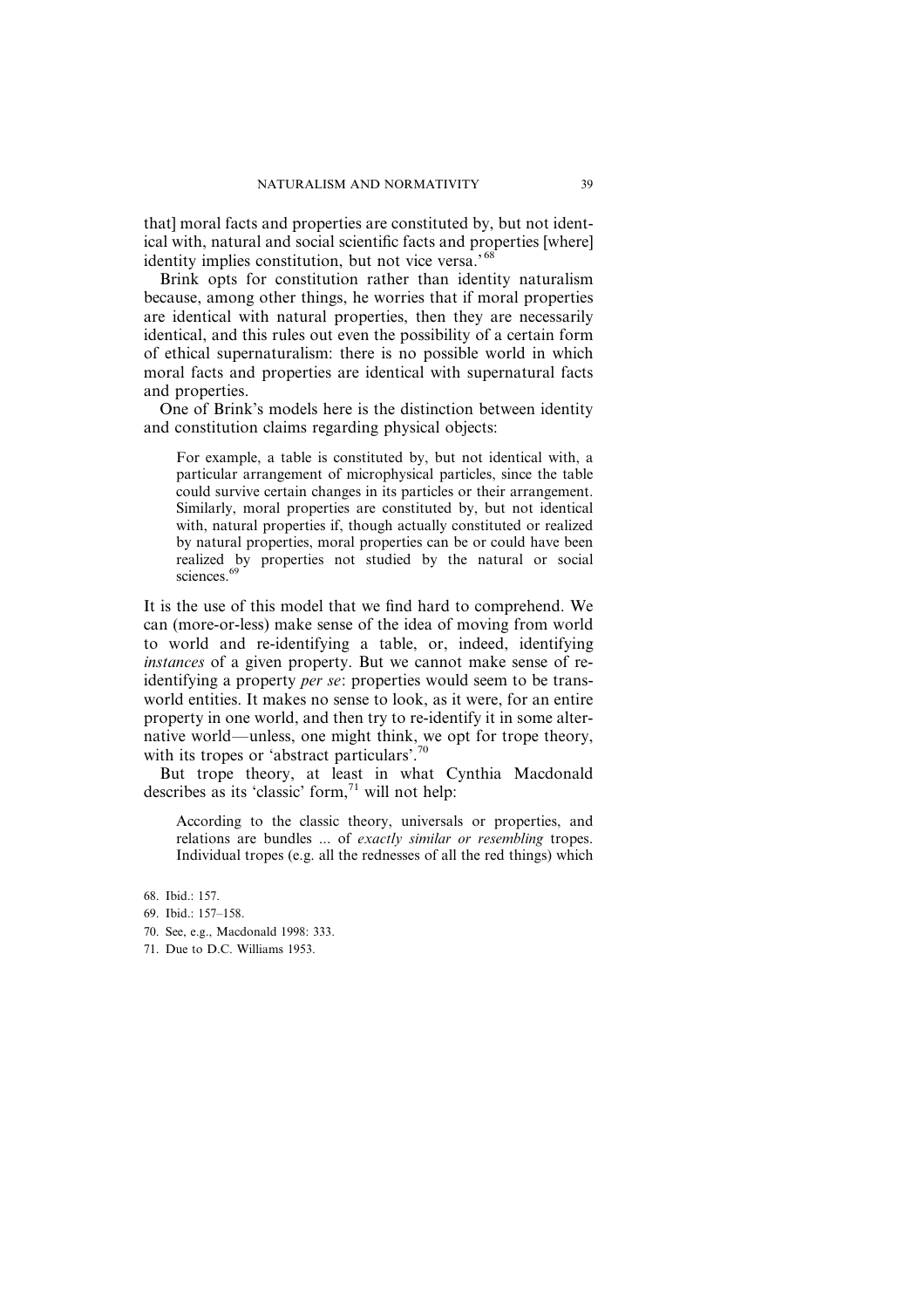comprise the bundle ... of exactly resembling tropes with which a given property is identical are then understood to be instances of that property. For a substance to have or instantiate a property (universal, relation) is for one of its tropes to exactly resemble all of the tropes which comprise that property.<sup>72</sup>

Combining trope theory with the countenance of possible worlds talk might allow one to move from world to world identifying tropes of the same property, but, as before, this is simply to identify *instances* of the property in different worlds, not the property *per se*. The latter remains a trans-world entity, and the analogy with a table and its constituent particles remains hard to discern.

We agree with Brink that 'supervenience ... does not imply naturalism.<sup>73</sup> But we find it hard to make sense of his naturalist claim that 'moral properties supervene on natural properties *because* moral properties are constituted by natural properties.' 74

## **VIII**

Another author who makes a (tentative) claim of identity between the normative and the descriptive is Jonathan Dancy.<sup>7</sup> But in his case also we find some of his claims difficult to

apprehend.

Dancy distinguishes sharply between resultance and supervenience. We are familiar with the latter. The former

is the relationship which we are talking about when we say that one property of an object exists 'in virtue' of another or some others. For instance, we may say that a thing has the property of squareness in virtue of its possession of some other properties. A dangerous cliff is dangerous in virtue of some other properties it has, perhaps its steepness and the friability of its surface ... We often express this relationship using the word 'because'.<sup>76</sup>

Unlike supervenience, resultance, Dancy claims, 'resists analysis'.<sup>77</sup> And it is resultance that gives rise to the possibility

- 72. Macdonald 1998: 335.
- 73. Brink 1989: 160.
- 74. Ibid.; italics in original.
- 75. Dancy 1993: 73–79.
- 76. Ibid.: 73.
- 77. Ibid.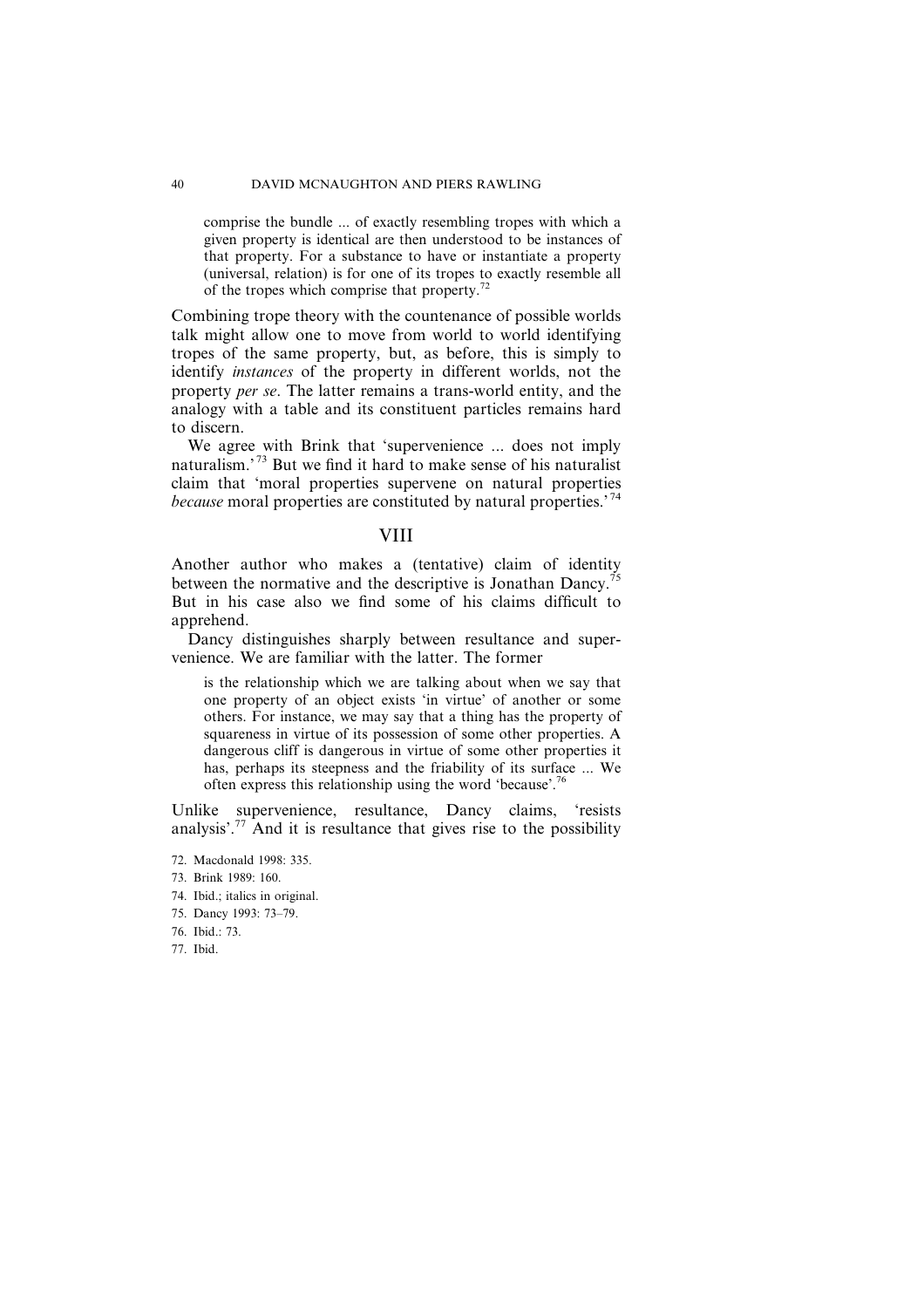of a 'token identity theory'<sup>78</sup> of normative and descriptive properties:

There are two important ways in which supervenience differs from resultance. The first is that supervenience is not concerned with the particular case. It is a relationship between classes of properties, not between whatever members of those classes happen to be present in the case before us. No sense is given to talk about the properties on which some supervenient property supervenes here ... The second difference between resultance and supervenience is that no token identity theory or constitutive account of the relation between supervening and subvenient properties is at all tempting. There is no prospect of identifying goodness with the class of properties on which it supervenes (the class of natural properties, probably), nor somehow with the sets of members of that class that collectively belong to the various objects that are instances of the supervenient property. The only identity theory that tempts is  $\ldots$  the one which concerns resultance.<sup>79</sup>

Dancy cites Hume's argument<sup>80</sup> against the claim that there is such a property as wrongness ('vice'), in which, to put it somewhat anachronistically, Hume asks us to look for, in addition to a wrong action's descriptive properties, its wrongness, and contends that we can find no such property. Dancy complains that the argument

asks you to look hard at the properties from which [wrongness] here results, asks you if you discern another property like those, and then announces that since you do not there is no such property as [wrongness] in the object. ... [But the wrongness] is not another property by the side of those properties from which it results. They *are* that [wrongness] there, according to the theory of resultance.<sup>81</sup>

Given that supervenience does not involve property identity, whereas resultance might, it is hard to make out whether, on Dancy's view, the fact that an act is wrong is or is not identical to some descriptive fact.

78. Ibid.: 74, 78. 79. Ibid.: 78. 80. Hume 1978: 468–9. 81. Dancy 1993: 75.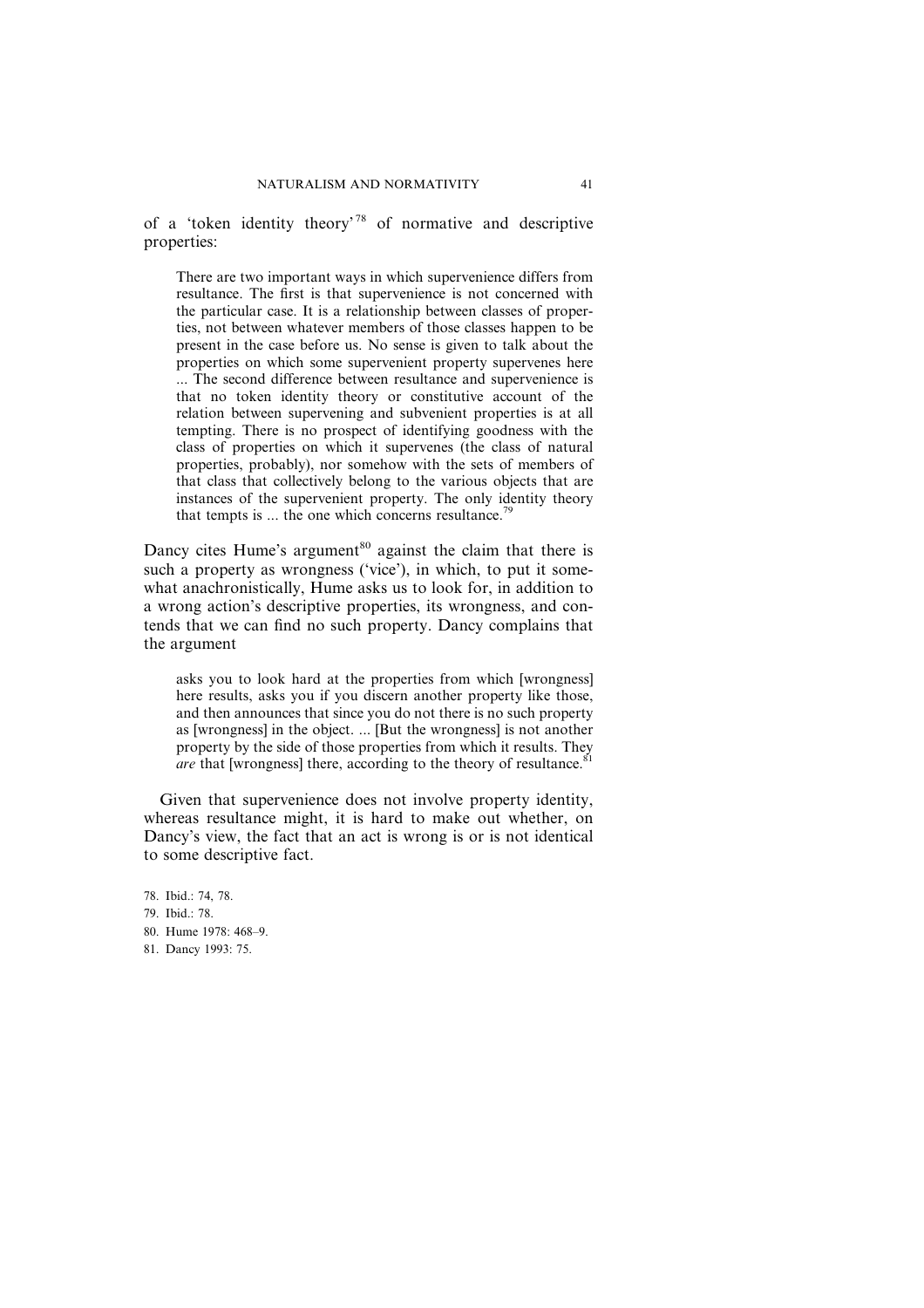Maggie Little tentatively suggests that Dancy's resultance token–token identity theory might appeal to tropes.<sup>82</sup> But, as in the case of Brink, we do not see how a resort to tropes will help. The property of wrongness, being a bundle of exactly resembling tropes, is not fully present in any particular action. So it seems Dancy would have to claim that the wrongness trope in this action—i.e., the particular wrongness of this particular action—is identical with one or more of the other tropes present in the action. According to the classic account of trope theory, 'Individuals are bundles of compresent or concurrent tropes; tropes which are, so to speak, ''bundled'' together by relations of compresence.'<sup>83</sup> In identifying the wrongness of an action with other tropes constituting the action, Dancy would surely remove wrongness as a property: there is now no bundle of exactly resembling tropes that constitute the property wrongness. Wrongness would turn out to be, as it were, a bundle of *non*exactly resembling tropes—i.e., no property at all.

In our view the fact that 'we often express [the resultance] relationship using the word ''because'' is a mark that a resultant property is distinct from its "resultance base".'<sup>84</sup> Furthermore, we do not need to appeal to some form of property identity in order to respond to, say, Hume's argument above. Old fashioned instantiation is sufficient. One and the same act may be an instance of various descriptive properties, and an instance of wrongness. If so, then it is wrong *because* of some of its descriptive properties, and hence wrongness is distinct from those properties.

We do not deny, however, that there may be a useful notion of resultance distinct from the various forms of supervenience. Resultance appears intended to capture a kind of dependence, and the relation between supervenience and dependence is tricky.85

## IX

Two of our central points have been that, first, the fact that we have a (practical) reason to  $\phi$ , or a (theoretical) reason to believe

- 84. Dancy 1993: 73, 74.
- 85. See, e.g., Kim 1993: 142–149, 165–169.

<sup>82.</sup> Little 2000: 299, note 36.

<sup>83.</sup> Macdonald 1998: 334, laying out the view of D.C. Williams 1953.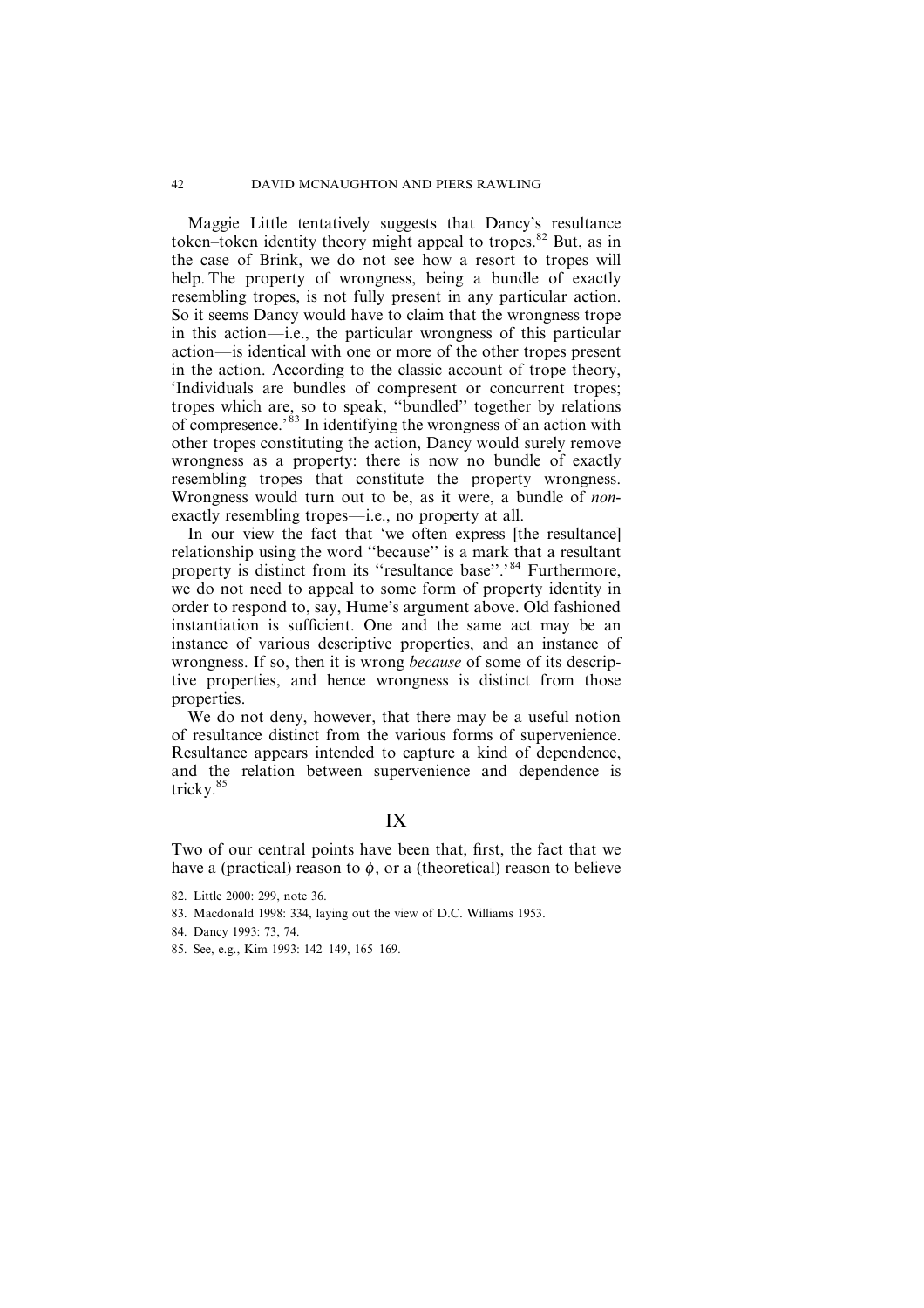*P*, is a *sui generis* fact distinct from the reason itself, which is our (descriptive) circumstance, since when we have a reason, this is *because* of our circumstance. Suppose that *P or Q* and that *not P*. Because of this conjunction you have reason to conclude that *Q*, the conjunction being your reason (as distinct from the fact that you have a reason). Or suppose Eve has a headache, and Al has an aspirin that will relieve it. Because of this circumstance, Al has a reason to give Eve an aspirin: the circumstance is this reason (as distinct from the fact that Al has this reason).

And second, we can explain the supervenience of the *sui generis* normative facts upon descriptive facts: the reasons themselves are descriptive facts (or circumstances), and the normative facts concerning what is a reason for what change, when they do, only with a change in circumstances.

We have suggested that the appropriate view of properties for the discussion of normativity is not that employed by Jackson (if Jackson's view of properties held, we might well tentatively<sup>86</sup> agree that descriptivism would follow). And we have taken Brink and Dancy to task in part because they present no well-developed account of properties in their discussions of property constitution and identity claims. We have proffered no account ourselves, however, but have merely made much of the importance of 'because'. We confess that we have no positive account to offer. Attempts to analogize properties to physical objects fail to treat properties as 'universals' under which objects fall. And Jackson's view of properties is, we claim, too crude to capture normativity. However, more needs to be done lest we be accused of simply dismissing Jackson's view of properties on the basis of *modus tollens* and a prior prejudice against descriptivism.

In the end, perhaps descriptivists will find all arguments for *sui generis* normative properties uncompelling because they find the very notion of a *sui generis* normative property incomprehensible, just as we see as a form of category mistake $87$  the claim that normative properties could be descriptive.<sup>88</sup> Maybe we can

<sup>86.</sup> We hesitate because of concerns over two related issues we touched upon above: the sharpness of the descriptive-normative divide and the possibility of normative reasons.

<sup>87.</sup> Cf. Parfit 1997: 122–126.

<sup>88.</sup> In the relevant sense—we agree of course that they are descriptive if 'descriptive' is simply used as synonymous for 'factual'.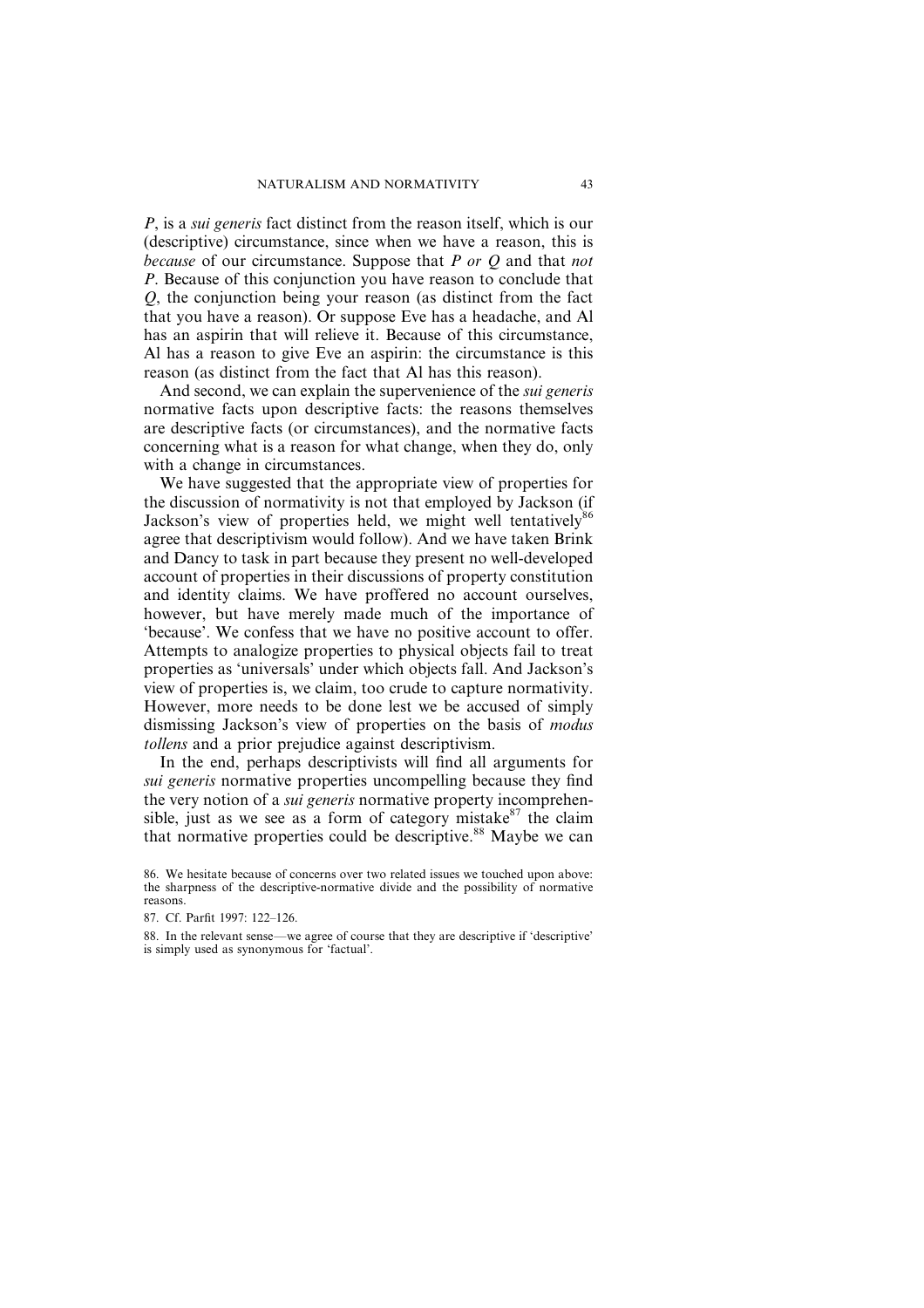do no more than exchange 'incredulous stares' (to borrow an expression from David Lewis). But here is a parting shot.

Jackson contends $^{89}$  that if, say,

(9) x is right if and only if x maximizes expected hedonic value

then 'We should identify rightness with maximizing expected hedonic value ... because [it] will then be *what* ... we ought to aim at.' But what is the status of this 'ought'? It looks like a normative surrogate for the now descriptive 'right'. If we make 'rightness' a descriptive term, we will need normative surrogates. These surrogates will no doubt be subjected to attempts at descriptive reduction. But we contend that other normative surrogates will then be required, and so on. Why start down this path? Nondescriptive normativity cannot be stamped out.<sup>90</sup>

#### **REFERENCES**

- Blackburn, S., 1985, 'Supervenience Revisited'. In Hacking 1985: 47–67.
- Brink, D.O., 1989, *Moral Realism and the Foundations of Ethics* (Cambridge: Cambridge University Press).
- Dancy, J., 1993, *Moral Reasons* (Oxford: Blackwell).
- Dancy, J., 1995, 'In Defense of Thick Concepts'. In French 1995: 263–279.
- French, P.A. (ed.), 1995, *Midwest Studies in Philosophy* 20, *Moral Concepts* (Notre Dame: University of Notre Dame Press).

Hacking, I. (ed.), 1985, *Exercises in Analysis*: *Essays by Students of Casimir Lewy* (Cambridge: Cambridge University Press).

- Hooker, B. and Little, M. (eds.), 2000, *Moral Particularism* (Oxford: Clarendon Press).
- Hume, D., 1978, *A Treatise of Human Nature*, ed. P. Nidditch (Oxford: Oxford University Press).
- Jackson, F., 1998, *From Metaphysics to Ethics*: *A Defence of Conceptual Analysis* (Oxford: Clarendon Press).
- Jackson, F., 2001a, 'Précis of *From Metaphysics to Ethics*', *Philosophy and Phenomenological Research*, 62 (3): 617–624.
- Jackson, F., 2001b, 'Responses', *Philosophy and Phenomenological Research*, 62 (3): 653–664.

Jackson, F., Pettit, P. and Smith, M., 2000, 'Ethical Particularism and Patterns'. In Hooker and Little, 2000: 79–99.

Kim, J., 1993, *Super*û*enience and Mind*: *Selected Philosophical Essays* (Cambridge: Cambridge University Press).

89. Jackson 1998: 142.

90. We received helpful comments from Tom Crisp, Jonathan Dancy, Eve Garrard, Josh Gert, Cei Maslen, Al Mele, and the participants in our graduate seminar on reasons at Florida State University. David McNaughton is grateful to the Arts and Humanities Research Board and to Keele University for funding research leave during which this paper was written. Piers Rawling would like to make a similar acknowledgement to Florida State University for a reduction in his teaching load.